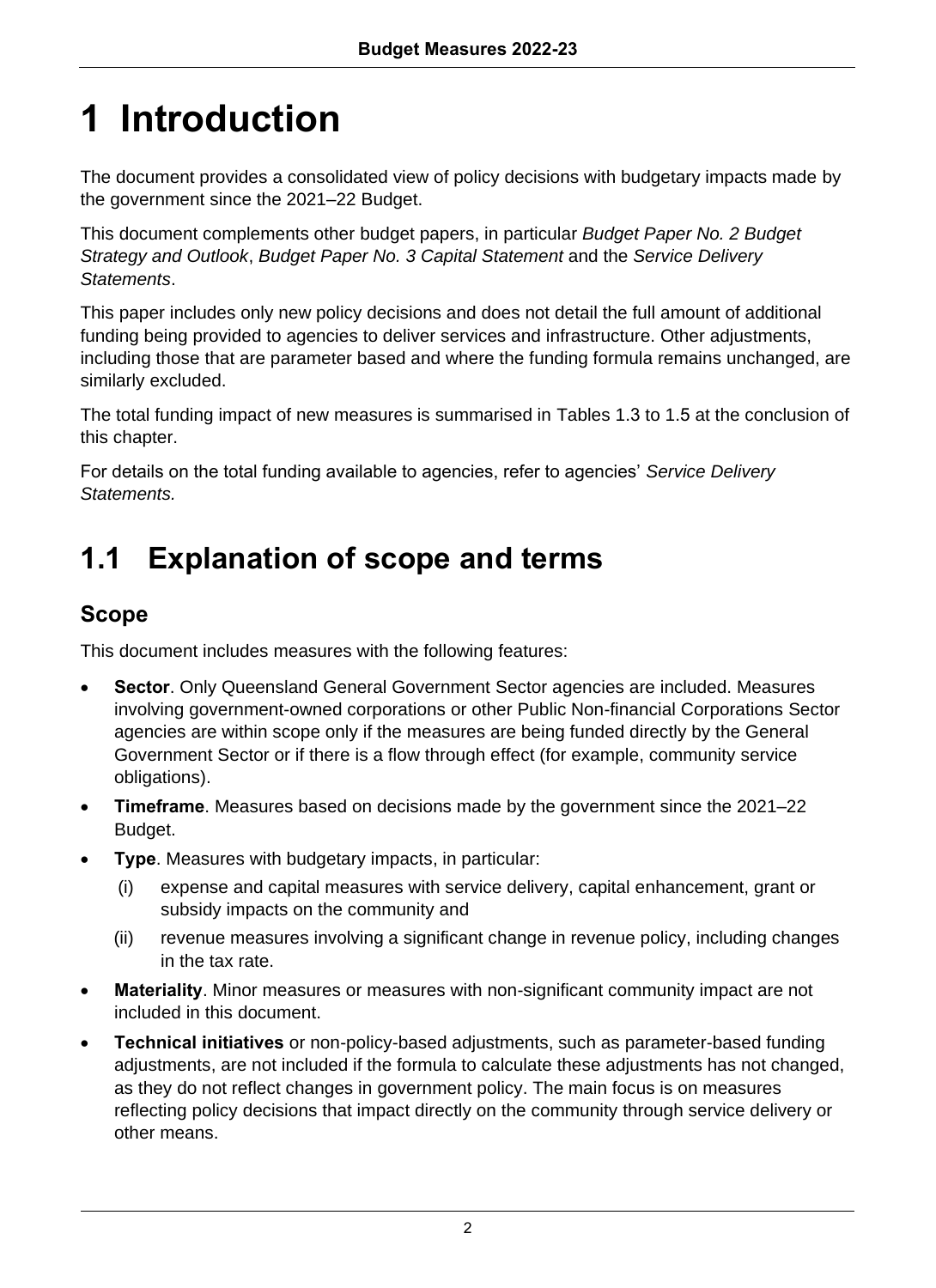# **Funding basis**

Tables in this document are presented on a net funding basis.

- Net funding refers to the impact that the funding of the measure has on appropriations from the Consolidated Fund or centrally held funds to the relevant General Government agency. The tables do not include funding directed to the measure from existing agency resources or other sources.
- Amounts refer to additional funding being provided to agencies for a particular program or project, as a result of decisions by government since the 2021–22 Budget. The amount provided for a measure may differ from other budget papers, such as *Budget Paper No. 3 Capital Statement*, that may refer to total funding.
- Where a measure involves material expenditure or revenue collections by more than one department, the measure is reported under each department involved. The addition of each individual department's portion of a particular measure may not equate to the reported total whole-of-government figure due to the omission of some departments' portions that did not meet Budget Paper 4's materiality threshold (i.e. \$250,000 over 5 years).
- Amounts included in the tables relating to revenue measures represent the impact of the measure on government revenue (with a positive amount representing additional revenue).

Tables 1.2 to 1.4 identify expense, capital and revenue measures separately, categorised as follows:

- up to and including 2021–22 Budget Update and
- since the 2021-22 Budget Update.

# **1.2 Overview**

The following section presents selected measures relating to decisions taken since the 2021–22 Budget.

# **Health**

Queensland continues to experience very strong ongoing demand for public hospital services, such as emergency departments, mental health, specialist outpatients and elective surgery. Despite these demands, Queensland's health performance remains strong, supported by record health budgets, with a focus on recruiting frontline staff, meeting increased demand for health services, and continuing to protect the state from COVID-19.

The 2022–23 Budget sees an additional \$9.785 billion being provided to Queensland Health for a range of projects to expand system capacity over the next 6 years. This will deliver around 2,200 additional overnight beds at 15 facilities, with:

- new hospitals at Bundaberg, Toowoomba and Coomera
- a new Queensland Cancer Centre
- expansions to hospitals in Cairns, Townsville, Robina, Mackay, Redcliffe, Ipswich and Hervey Bay as well as to the Princess Alexandra, QEII, and The Prince Charles hospitals
- a further expansion of Logan Hospital.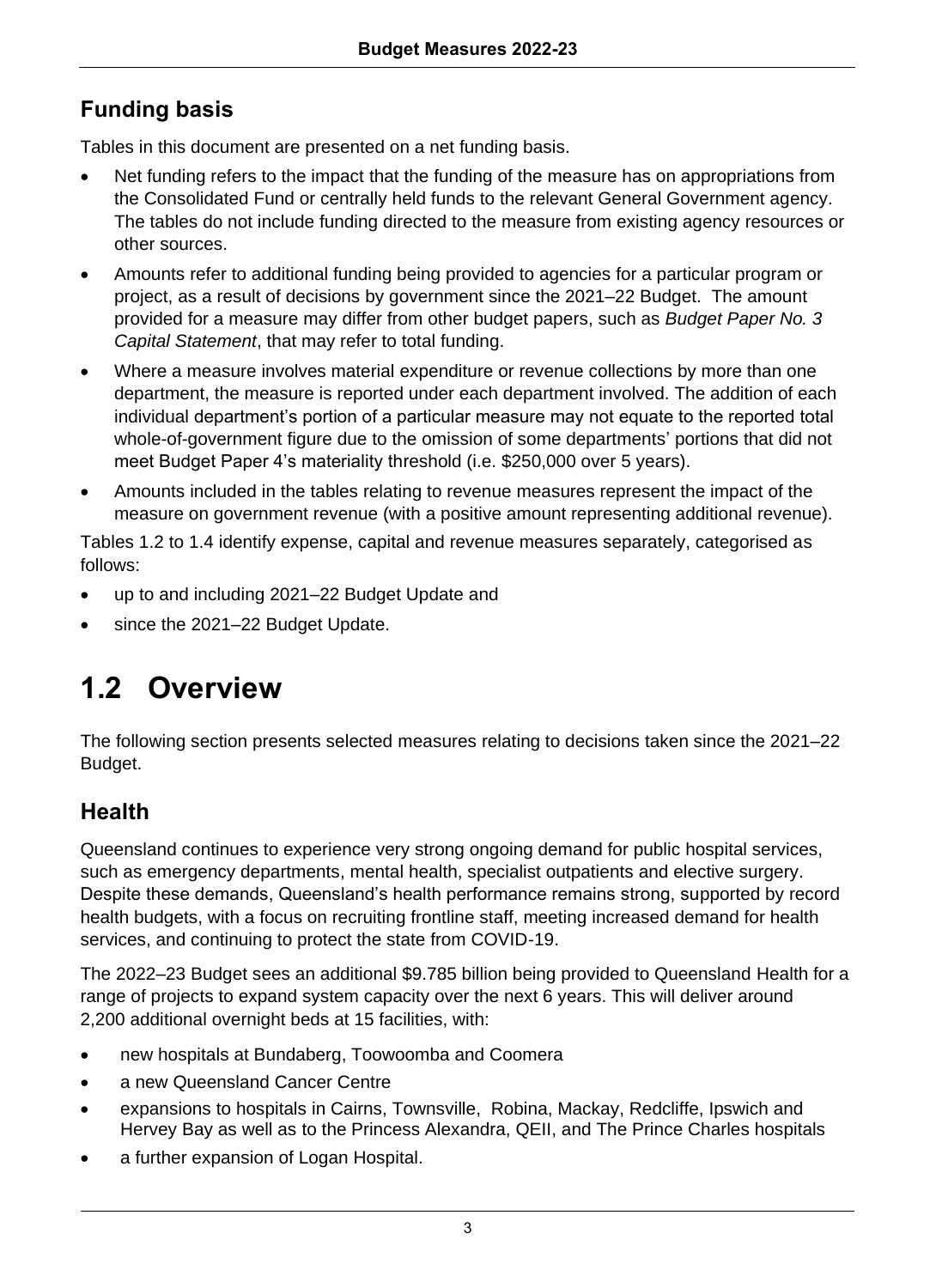The 2022–23 Budget also provides an additional \$6.784 billion over 4 years to help address the ongoing growth in demand for health and ambulance services. The funding will strengthen Queensland's public health system to respond to the growing and evolving health care needs by supporting thousands of additional frontline staff including doctors, nurses and paramedics.

In addition, an extra \$1.645 billion over 5 years plus an additional \$28.5 million in capital funding is provided to improve mental health, alcohol and other drug services and for a range of initiatives to improve the suicide prevention system of care and support, which is to be funded by a new mental health levy proposed to commence from 1 January 2023.

These investments will support a range of additional services including new adolescent, young adult, adult, older person, perinatal, and eating disorder mental health beds, beds for new crisis response services and enhanced provision of psychosocial supports.

The Budget also provides an additional \$333.7 million for Queensland Health to enter a new single 10-year Standing Offer Arrangement with the Royal Flying Doctor Service.

# **More jobs in more industries**

Queensland will take advantage of global shifts and build on its strengths to realise opportunities in traditional and emerging industries. By focussing on critical economic settings and enablers, the Queensland Government's economic strategy will improve the competitiveness and productivity of Queensland businesses so that they can leverage opportunities to drive growth and employment.

Relevant initiatives include:

- **Queensland Resources Industry Development Plan:** \$68.5 million over 5 years to implement the Queensland Resources Industry Development Plan . The package includes an additional \$17.5 million over 4 years to enhance the Collaborative Exploration Initiative to aid mineral discoveries in Queensland. Additional details of funding and initiatives can be found under section 1.3 – Whole-of-government Measures.
- **Driving growth and sustainability through manufacturing**: \$40 million and \$10 million over 2 years to continue the Made in Queensland program and Manufacturing Hubs Grant program respectively.
- **Tourism Recovery and Development Initiatives**: \$66.4 million over 4 years (\$4 million held centrally) to implement targeted initiatives for tourism recovery and growth that are focused on experience development, tourism infrastructure, ecotourism, events and First Nations tourism.
- **Queensland Trade and Investment Strategy 2022 – 2032**: \$150 million over 10 years is being committed to back a new Queensland Trade and Investment Strategy. The strategy will seek to leverage the profile of the 2032 Games to position Queensland as Australia's most innovative and dynamic trading economy, with a view to creating high quality jobs and securing economic growth.

# **Better Services**

Growing the economy allows the government to deliver better and fairer services to improve the lives of Queenslanders while also enhancing the opportunity for all to benefit from participation in the economy and community.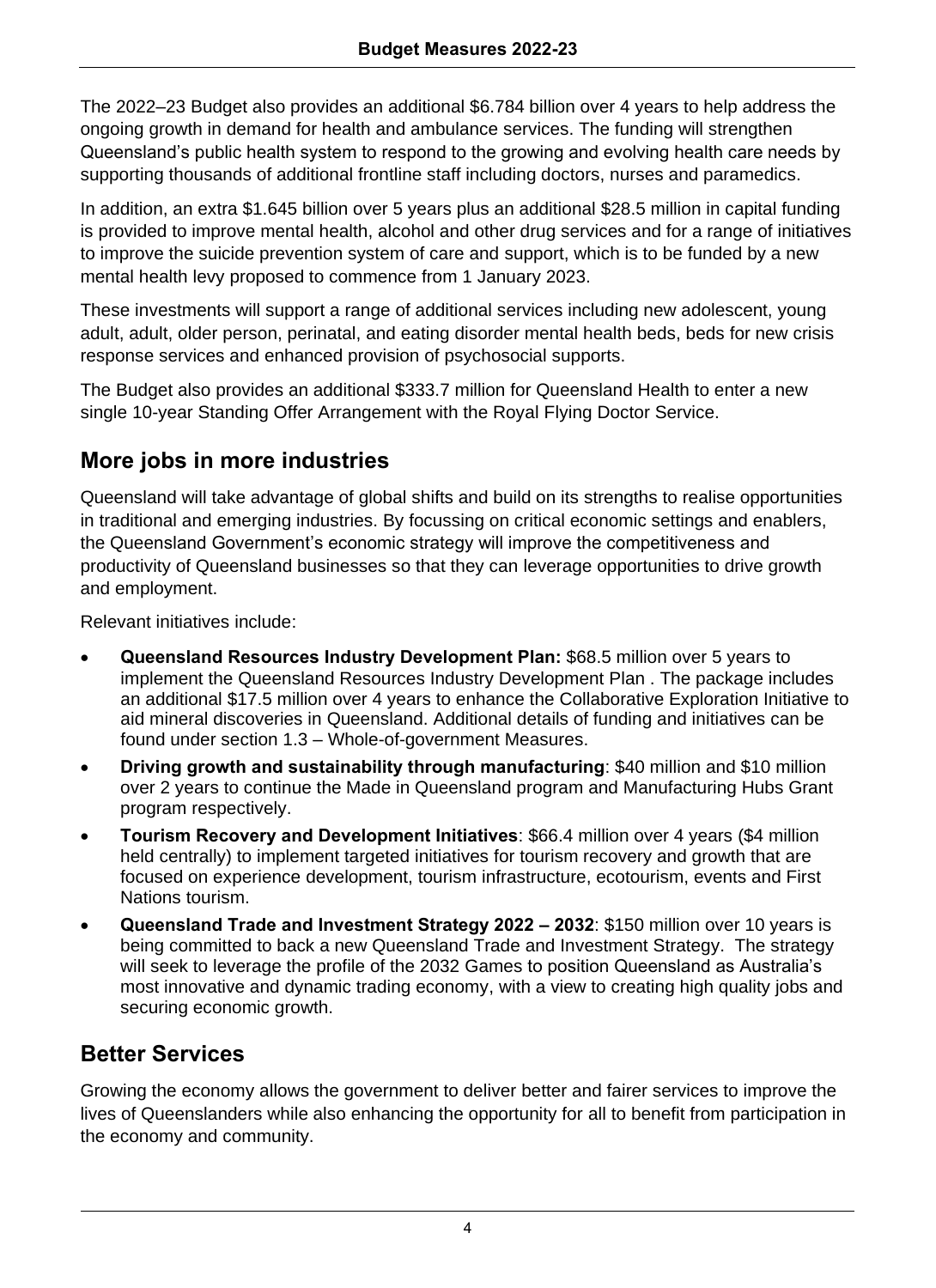- **Child Protection Services –** \$2.2 billion over 5 years and \$500 million per year ongoing for out of home care services in response to ongoing pressures arising from an increase in demand in the child protection system.
- **Achieving Justice System Efficiency – contemporary technology and infrastructure:** total funding package of \$246.8 million over 5 years and \$27.4 million ongoing to deliver safe, fair and responsible communities via an efficient and effective justice system underpinned by contemporary technology and safe, accessible and functional infrastructure. This includes \$71 million from 2024–25 to 2026–27 held centrally and \$7 million per annum ongoing to be held centrally.
- **Family Support and Child Protections Reforms:** \$470.4 million over 4 years (\$464.5 million increased funding and \$6 million met internally) and \$104.7 million per annum ongoing to continue the family support and child protection reforms through the *Supporting Families Changing Futures* program. This funding will support a number of programs including:
	- \$183.5 million over 4 years and \$45.9 million per annum ongoing for the Intensive Family Support services to continue early intervention support services for families and parents who are experiencing vulnerability and have more complex needs
	- \$66.9 million over 4 years and \$16.7 million per annum ongoing for the Aboriginal and Torres Strait Islander Family Wellbeing Services.
- **Youth Justice Investment:** \$78.8 million over 4 years (\$77.2 million increased funding and \$1.6 million being met internally) and \$18.9 million per annum ongoing (\$18.5 million new funding and \$400,000 being met internally) for continuation of the Youth Justice Strategy reforms.
- **Strengthening Social Services in Queensland**: \$125.6 million over 4 years and \$19 million ongoing to strengthen social services in Queensland. The funding will elevate the role and function of neighbourhood and community centres and support delivery of the government's response to the Parliamentary Inquiry into Social Isolation and Loneliness.

# **Protecting Queenslanders' Lifestyle**

Sustainable growth will be achieved while protecting the Queensland lifestyle through addressing the cost of living, investing in the social infrastructure needed to support the state's growing population and taking care of the environment.

- **Cost of Living Support**: a \$175 Cost of Living Rebate to help Queensland households manage rising electricity costs at a cost of \$385 million.
- **Queensland's Resource Recovery Sector Transformation**: \$964.2 million over 5 years as part of the 10-year \$2.1 billion Waste Package to support councils and industry investing in infrastructure and deliver programs to reduce waste, meet resource recovery targets, create jobs, and reduce impacts on households. The transformation includes:
	- \$672.4 million in 2021–22 for payments to councils to reduce the household impact of the waste levy over 4 years
	- \$291.8 million over 4 years will contribute to implementation of waste management plans, expand resource recovery programs and support environmental activities.
- **Protected Area Strategy:** \$262.5 million over 4 years to continue the delivery of *Queensland's Protected Area Strategy 2020–2030*, providing conservation and carbon positive outcomes. This 10-year plan is directly supporting the growth, better management and sustainability of the state's protected areas.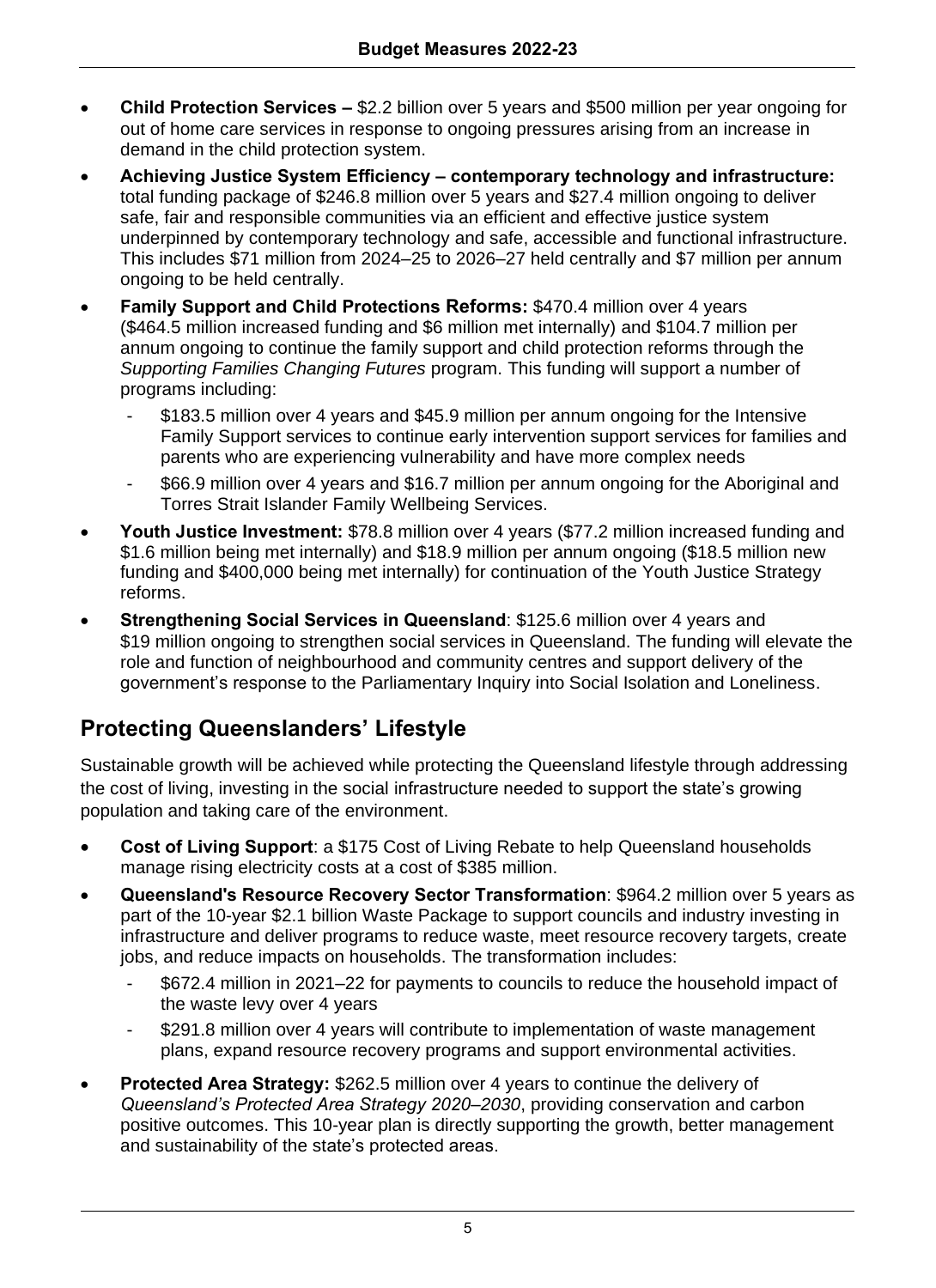• **Fire Ant Suppression Taskforce:** \$37.1 million over 5 years to establish a joint taskforce to oversee red imported fire ant suppression activities by local governments, industry and Queensland Government, including the provision of bait. This demonstrates to our partners, the Australian Government and other states and territories, Queensland's commitment to the National Red Imported Fire Ant Eradication Program.

# **The 2032 Olympic and Paralympic Games**

The 2032 Olympic and Paralympic Games will provide Queensland with the opportunity to showcase the state on the global stage and leave a legacy that will define the state for decades to come. In addition to the direct benefits and jobs from Brisbane 2032, the event will create ongoing benefits through increased trade and investment activity.

The government is investing \$59.3 million over 4 years and \$4.7 million per year ongoing to support the Brisbane 2032 Taskforce to lead 2032 Olympic and Paralympic Games activities across the Queensland Government. This will support preparation of the 2032 Games Legacy Program as well as planning and design of infrastructure to support Brisbane 2032, including venues and athletes' villages. It will also support priority transport projects being delivered in south east Queensland to manage growth in the region and support the 2032 Games transport task. The Budget provides \$31.4 million over 2 years from 2023–24 to extend the 2032 High Performance Strategy to continue to help prepare elite Queensland athletes to achieve world class success at Paris 2024 and leading up to Brisbane 2032.

A further \$100 million over 4 years is being invested to establish a program to deliver new and upgraded sports infrastructure for schools across the state, with a focus on encouraging sports participation.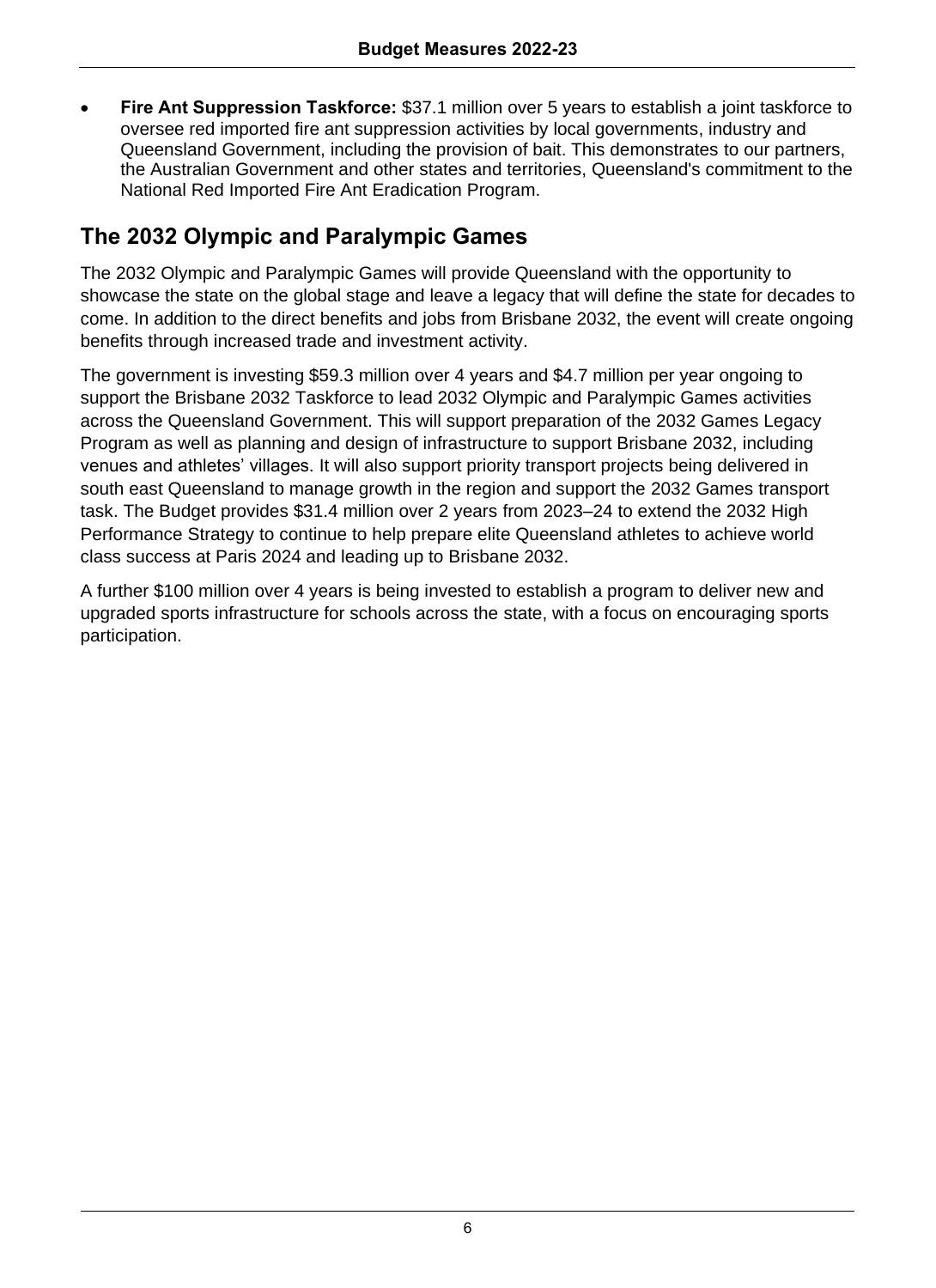# **1.3 Whole-of-government measures**

# **Response to Hear her voice – Report One**

The Queensland Government has committed \$363 million over 5 years (\$61.3 million per annum ongoing) for a package of reforms in response to the Queensland Women's Safety and Justice Taskforce, *Hear her voice – Report one - Addressing coercive control and domestic and family violence in Queensland*. The reform package seeks to ensure victims are kept safe and perpetrators are held to account and includes:

- new laws and programs to recognise, prevent and punish coercive control including making coercive control a criminal offence
- a Commission of Inquiry into police responses to domestic and family violence (DFV)
- better support for women including expansion of High-Risk Teams, and trialling co-responder models so victims receive a joint response from police and DFV services
- expansion of specialist DFV courts
- a specific strategy for First Nations communities
- increased funding for perpetrator programs to change behaviour and stop the cycle of violence
- increased respectful relationships education to all Queensland children and young people.

The reform package is summarised in Table 1.1 and additional details can be found in Chapter 2 Expense measures and in Chapter 3 Capital measures.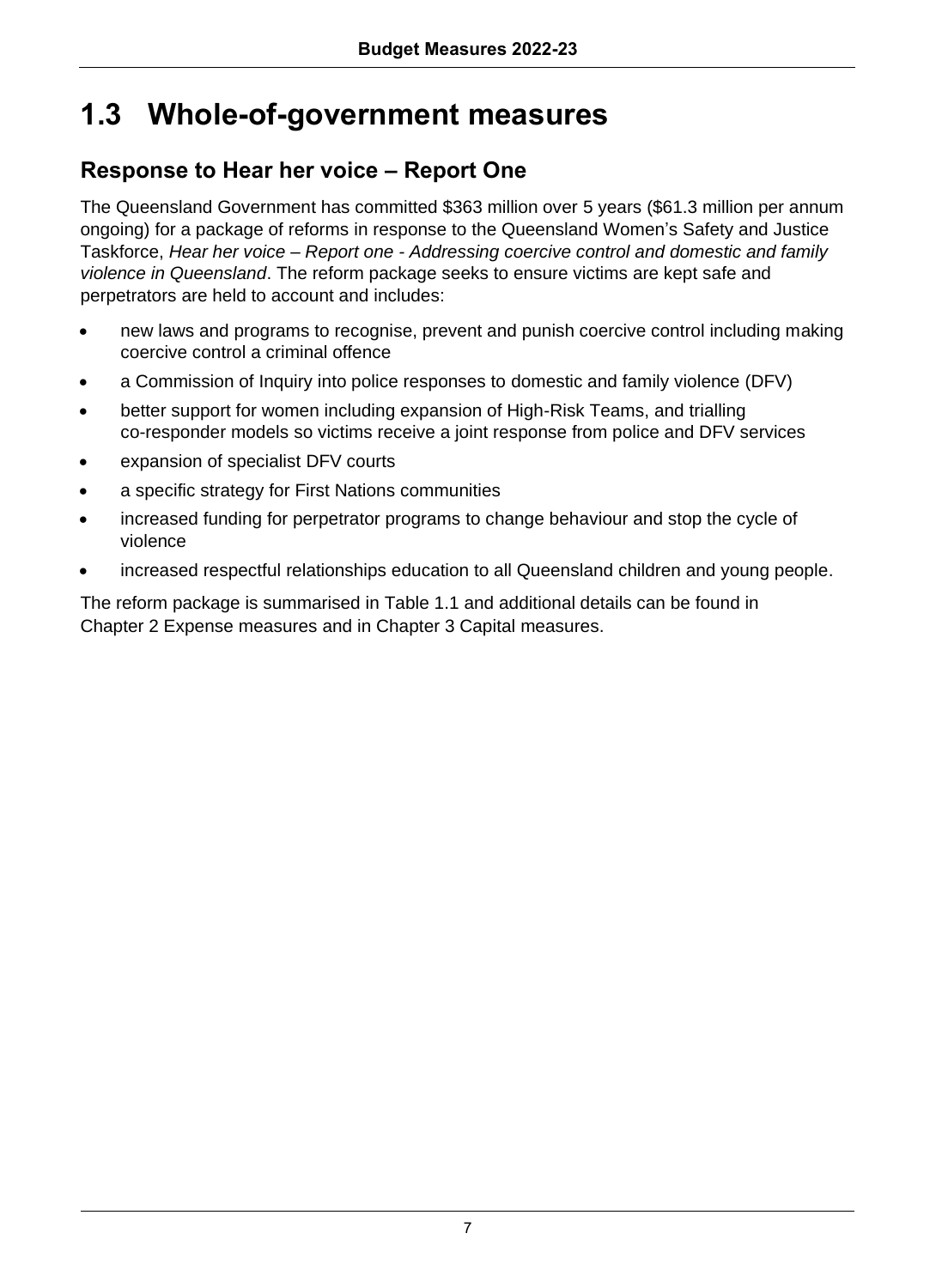### **Table 1.1 Hear her voice - Report one response package**

|                                                                                                                                            | 2021-22<br>\$million | 2022-23<br>\$million | 2023-24<br>\$million | 2024-25<br>\$million | 2025-26<br>\$million | <b>Total</b><br>\$million |  |  |  |  |  |
|--------------------------------------------------------------------------------------------------------------------------------------------|----------------------|----------------------|----------------------|----------------------|----------------------|---------------------------|--|--|--|--|--|
| <b>Expense Measures</b>                                                                                                                    |                      |                      |                      |                      |                      |                           |  |  |  |  |  |
| Systemic reforms across Queensland's criminal justice system                                                                               |                      |                      |                      |                      |                      |                           |  |  |  |  |  |
| Strategy to address over-representation<br>of First Nations peoples; and establish<br>Office of the Chief First Nations Justice<br>Officer |                      | 2.4                  | 2.3                  | 2.2                  | 2.3                  | 9.3                       |  |  |  |  |  |
| Commission of Inquiry into policing<br>responses to domestic and family<br>violence (DFV)                                                  | 0.8                  | 2.7                  | $\ddot{\phantom{a}}$ |                      |                      | 3.5                       |  |  |  |  |  |
| Raising awareness and understanding in the community and improving primary prevention                                                      |                      |                      |                      |                      |                      |                           |  |  |  |  |  |
| State-wide communication and<br>engagement strategy; and develop<br>primary prevention plan                                                | $\ddotsc$            | 2.6                  | 5.4                  | 4.5                  | 3.7                  | 16.3                      |  |  |  |  |  |
| Enhance implementation of respectful<br>relationships education                                                                            | $\ddot{\phantom{a}}$ | 6.0                  | 6.2                  | 3.3                  | $\ddot{\phantom{a}}$ | 15.5                      |  |  |  |  |  |
| Respectful relationships education for<br>young people not in formal education                                                             | $\cdot$              | 0.2                  | 0.2                  | 0.2                  | $\ddot{\phantom{a}}$ | 0.5                       |  |  |  |  |  |
| Improving service system responses                                                                                                         |                      |                      |                      |                      |                      |                           |  |  |  |  |  |
| Develop 5-year DFV service system<br>strategic investment plan                                                                             | ٠.                   | 0.8                  | 0.4                  | $\ddot{\phantom{a}}$ | $\ddot{\phantom{0}}$ | 1.2                       |  |  |  |  |  |
| Peak industry body for all specialist DFV<br>services                                                                                      | $\ddot{\phantom{a}}$ | 1.2                  | 0.9                  | 0.9                  | 0.9                  | 4.0                       |  |  |  |  |  |
| Integrated service system responses<br>and high-risk teams in additional<br>locations                                                      | $\ddot{\phantom{a}}$ | 4.4                  | 5.5                  | 7.2                  | 9.7                  | 26.8                      |  |  |  |  |  |
| Holding perpetrators accountable to stop the violence                                                                                      |                      |                      |                      |                      |                      |                           |  |  |  |  |  |
| Develop state-wide network of<br>perpetrator intervention programs                                                                         | $\ddot{\phantom{a}}$ | 6.8                  | 7.4                  | 6.4                  | 4.9                  | 25.5                      |  |  |  |  |  |
| Improving police responses to DFV                                                                                                          |                      |                      |                      |                      |                      |                           |  |  |  |  |  |
| Trial and evaluate mobile co-responder<br>models                                                                                           | $\ddot{\phantom{a}}$ | 0.8                  | 6.0                  | 8.0                  | 8.0                  | 22.9                      |  |  |  |  |  |
| DFV and coercive-control training and<br>education                                                                                         | $\ddot{\phantom{a}}$ | 4.0                  | 4.8                  | 4.3                  | 4.4                  | 17.5                      |  |  |  |  |  |
| Update operational policies, procedures<br>and risk assessment processes                                                                   |                      | 2.2                  | 1.5                  | 1.6                  | 1.6                  | 6.8                       |  |  |  |  |  |
| Improving court responses                                                                                                                  |                      |                      |                      |                      |                      |                           |  |  |  |  |  |
| State-wide plan to improve safety for<br>DFV victims when attending courts                                                                 | $\ddot{\phantom{a}}$ | 10.0                 | 15.3                 | 16.6                 | 15.9                 | 57.8                      |  |  |  |  |  |
| Specialist DFV courts - enhancement<br>and continued roll out                                                                              | $\ddot{\phantom{a}}$ | 8.5                  | 15.1                 | 17.7                 | 19.1                 | 60.4                      |  |  |  |  |  |
| Court staff training, and judicial<br>education                                                                                            | $\ddot{\phantom{a}}$ | 0.3                  | $\ddot{\phantom{a}}$ | $\ddot{\phantom{a}}$ | $\ddotsc$            | 0.3                       |  |  |  |  |  |
| Legislative reforms                                                                                                                        |                      | 1.0                  | 1.6                  |                      | $\ddotsc$            | 2.6                       |  |  |  |  |  |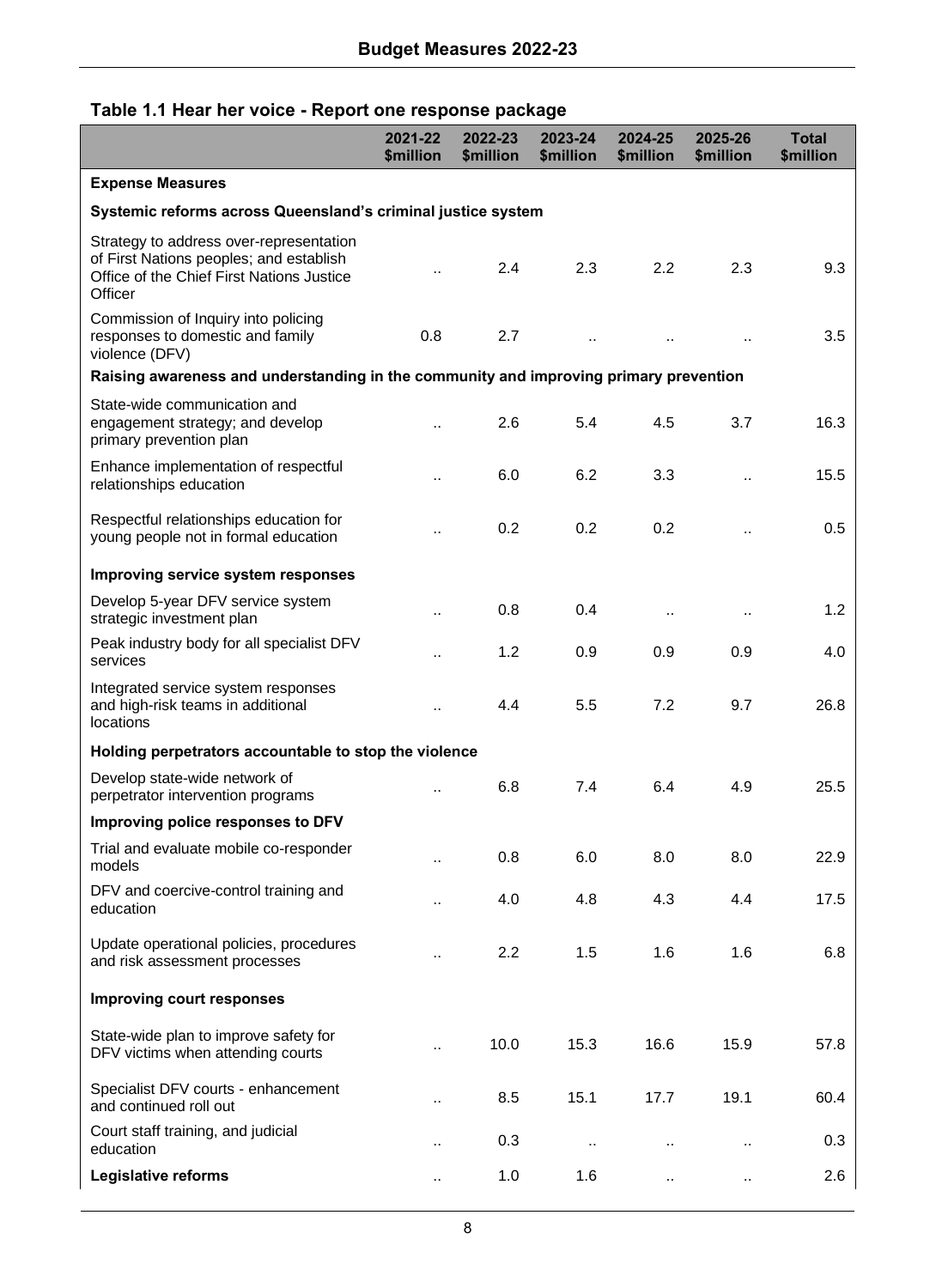| Monitoring, evaluation and governance                                                                                                      |                      |      |                      |                      |                      |       |
|--------------------------------------------------------------------------------------------------------------------------------------------|----------------------|------|----------------------|----------------------|----------------------|-------|
| Whole-of-government monitoring and<br>evaluation framework                                                                                 | $\ddot{\phantom{a}}$ | 1.0  | 0.5                  | 0.5                  | $\ddotsc$            | 2.0   |
| Deliver 4-phase implementation plan for<br>the response                                                                                    |                      | 0.7  | 1.7                  | $\ddot{\phantom{a}}$ | $\ddot{\phantom{a}}$ | 2.4   |
| Ongoing evaluation of key initiatives                                                                                                      |                      | 1.0  | 2.0                  | 2.0                  | 2.0                  | 7.0   |
| Enhance agencies data collection and<br>reporting capabilities                                                                             | $\ddot{\phantom{a}}$ | 2.3  | 2.4                  | 2.1                  | 0.9                  | 7.7   |
| Independent implementation supervisor<br>and secretariat                                                                                   |                      | 0.8  | 0.8                  | 0.8                  | 0.8                  | 3.3   |
| <b>Other DFV related initiatives</b>                                                                                                       |                      |      |                      |                      |                      |       |
| First Nations communities DFV<br>initiatives                                                                                               | $\ddot{\phantom{a}}$ | 0.8  | 0.8                  | 0.8                  | 0.8                  | 3.0   |
| Enhance the Queensland DFV Death<br>Review process                                                                                         |                      | 1.3  | 1.7                  | 0.4                  |                      | 3.3   |
| DFV homicide and suicide data set and<br>monitoring framework                                                                              | $\ddot{\phantom{a}}$ | 0.4  | 0.5                  | 0.3                  |                      | 1.2   |
| Sub Total - Expense Measures                                                                                                               | 0.8                  | 62.1 | 82.9                 | 79.8                 | 75.0                 | 300.6 |
| <b>Capital measures</b>                                                                                                                    |                      |      |                      |                      |                      |       |
| Systemic reforms across Queensland's criminal justice system                                                                               |                      |      |                      |                      |                      |       |
| Strategy to address over-representation<br>of First Nations peoples; and establish<br>Office of the Chief First Nations Justice<br>Officer |                      | 0.1  |                      |                      |                      | 0.1   |
| <b>Improving court responses</b>                                                                                                           |                      |      |                      |                      |                      |       |
| State-wide plan to improve safety for<br>DFV victims when attending courts                                                                 | $\ddot{\phantom{a}}$ | 3.4  | 6.3                  | 20.0                 | 19.4                 | 49.1  |
| Improving police responses to DFV                                                                                                          |                      |      |                      |                      |                      |       |
| Trial and evaluate mobile co-responder<br>models                                                                                           | $\ddot{\phantom{a}}$ | 0.1  |                      |                      | $\ddot{\phantom{a}}$ | 0.1   |
| DFV and coercive-control training and<br>education                                                                                         | $\ddot{\phantom{a}}$ | 0.2  | $\ddot{\phantom{a}}$ |                      |                      | 0.2   |
| Sub Total - Capital Measures                                                                                                               |                      | 3.8  | 6.3                  | 20.0                 | 19.4                 | 49.5  |
| Total <sup>1,2,3</sup>                                                                                                                     | 0.8                  | 65.9 | 89.2                 | 99.8                 | 94.4                 | 350.0 |

Notes

1. Figures shown are net additional funding, including funds held centrally, and may not sum due to rounding.

2. A further \$12.9 million is being internally met by agencies.

3. \$61.3 million per annum ongoing from 2026–27, including \$2.8 million internally met.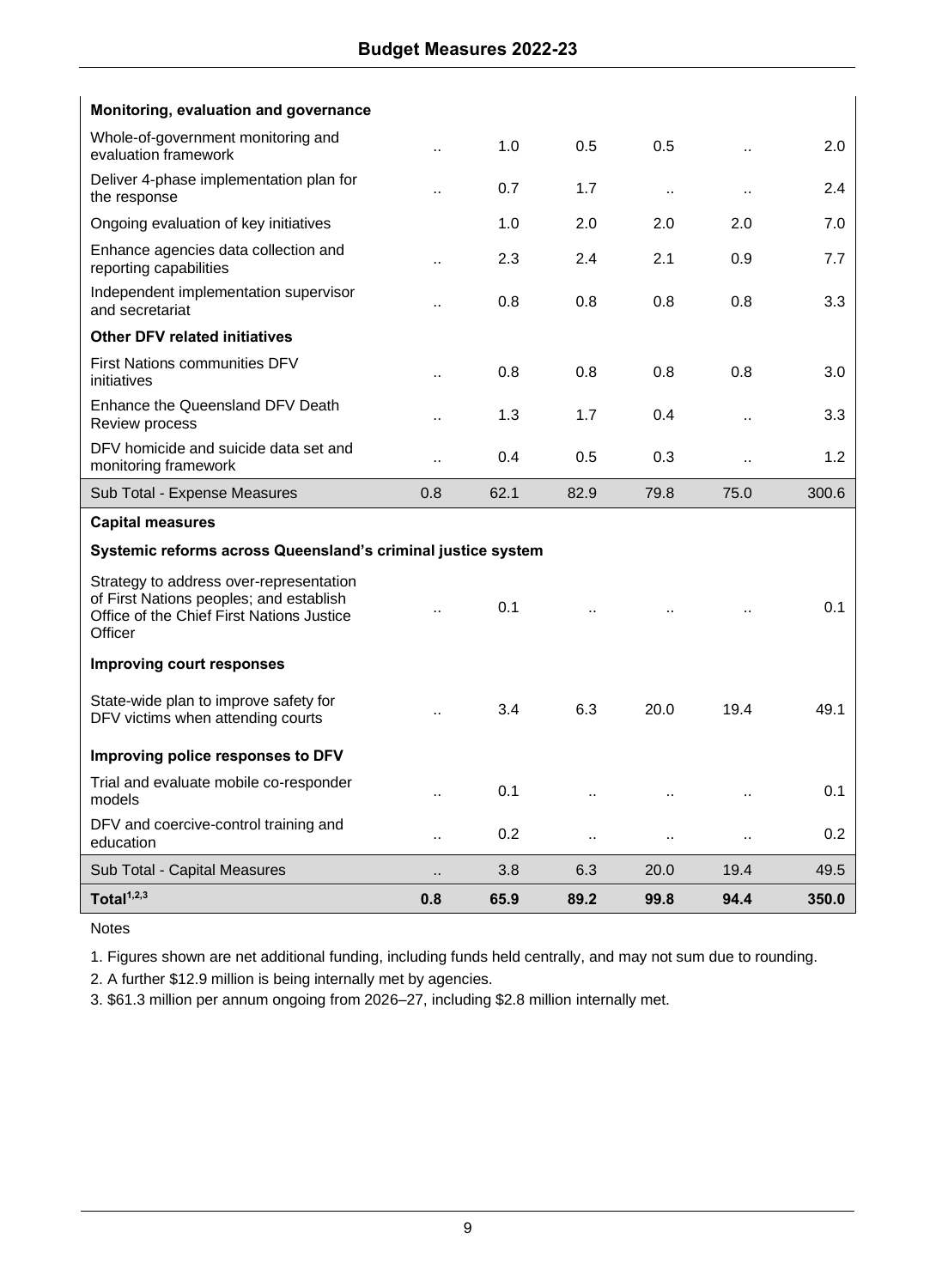# **Queensland Resources Industry Development Plan**

The government is committing \$68.5 million over 5 years to implement the Queensland Resources Industry Development Plan (QRIDP). The package includes an additional \$17.5 million over 4 years to enhance the Collaborative Exploration Initiative to aid mineral discoveries in Queensland.

Queensland's resources industry has underpinned our state's economic development and prosperity for more than a century. Key to the success of our resources industry has been its ability to evolve and diversify to meet the needs of Queensland and the wider global economy. The QRIDP is a 30-year vision for Queensland's resources industry: to be a resilient, responsible and sustainable resources industry that grows as it transforms. It is a whole-of-government plan, with funding provided in this budget across 7 agencies as shown below, with further detail provided under each agency in Chapter 2 Expenses measures chapter.

|                                                                                      | 2022-23<br><b><i><u>Smillion</u></i></b> | 2023-24<br><b><i><u>Smillion</u></i></b> | 2024-25<br><b><i><u>Smillion</u></i></b> | 2025-26<br><b><i><u>Smillion</u></i></b> | 2026-27<br><b><i><u>Smillion</u></i></b> | Total <sup>3</sup><br><b><i><u>Smillion</u></i></b> |
|--------------------------------------------------------------------------------------|------------------------------------------|------------------------------------------|------------------------------------------|------------------------------------------|------------------------------------------|-----------------------------------------------------|
| Department of Resources <sup>1</sup>                                                 | 11.0                                     | 11.9                                     | 6.9                                      | 5.0                                      | 5.0                                      | 39.8                                                |
| Department of Regional Development,<br>Manufacturing and Water                       | 0.3                                      | 0.3                                      |                                          |                                          |                                          | $0.5^{\circ}$                                       |
| Department of State Development,<br>Infrastructure, Local Government and<br>Planning | 1.7                                      | 1.7                                      | 2.0                                      | 1.0                                      | 1.0                                      | 7.5                                                 |
| Department of Environment and Science                                                | 0.7                                      | 0.7                                      | 0.7                                      | 0.7                                      | 0.7                                      | 3.5                                                 |
| Department of Employment, Small<br><b>Business and Training</b>                      | 1.6                                      | 1.3                                      | 0.2                                      | 0.2                                      |                                          | 3.3                                                 |
| Department of Justice and Attorney-<br>General                                       | 0.8                                      | 1.6                                      | 0.9                                      |                                          |                                          | 3.4                                                 |
| Department of Agriculture and Fisheries <sup>2</sup>                                 |                                          |                                          |                                          |                                          | $\cdot$ .                                | $\cdot$ .                                           |
| Total <sup>3</sup>                                                                   | 16.2                                     | 17.4                                     | 10.7                                     | 6.9                                      | 6.7                                      | 58.0                                                |

#### **Table 1.2 Queensland Resources Industry Development Plan package**

Notes:

1. Figures shown are net additional funding and do not include existing funding of \$5.1 million and a further \$5 million internally met by the Department of Resources.

2. Funding of \$0.4 million is being internally met by the Department of Agriculture and Fisheries.

3. Figures may not sum due to rounding.

# **1.4 Government Indexation Policy**

For the 2022–23 year, the government has set the Government Indexation Rate for fees and charges at 2.5 per cent. This is in line with government's commitment to ease cost of living pressures and support the economic recovery from COVID-19.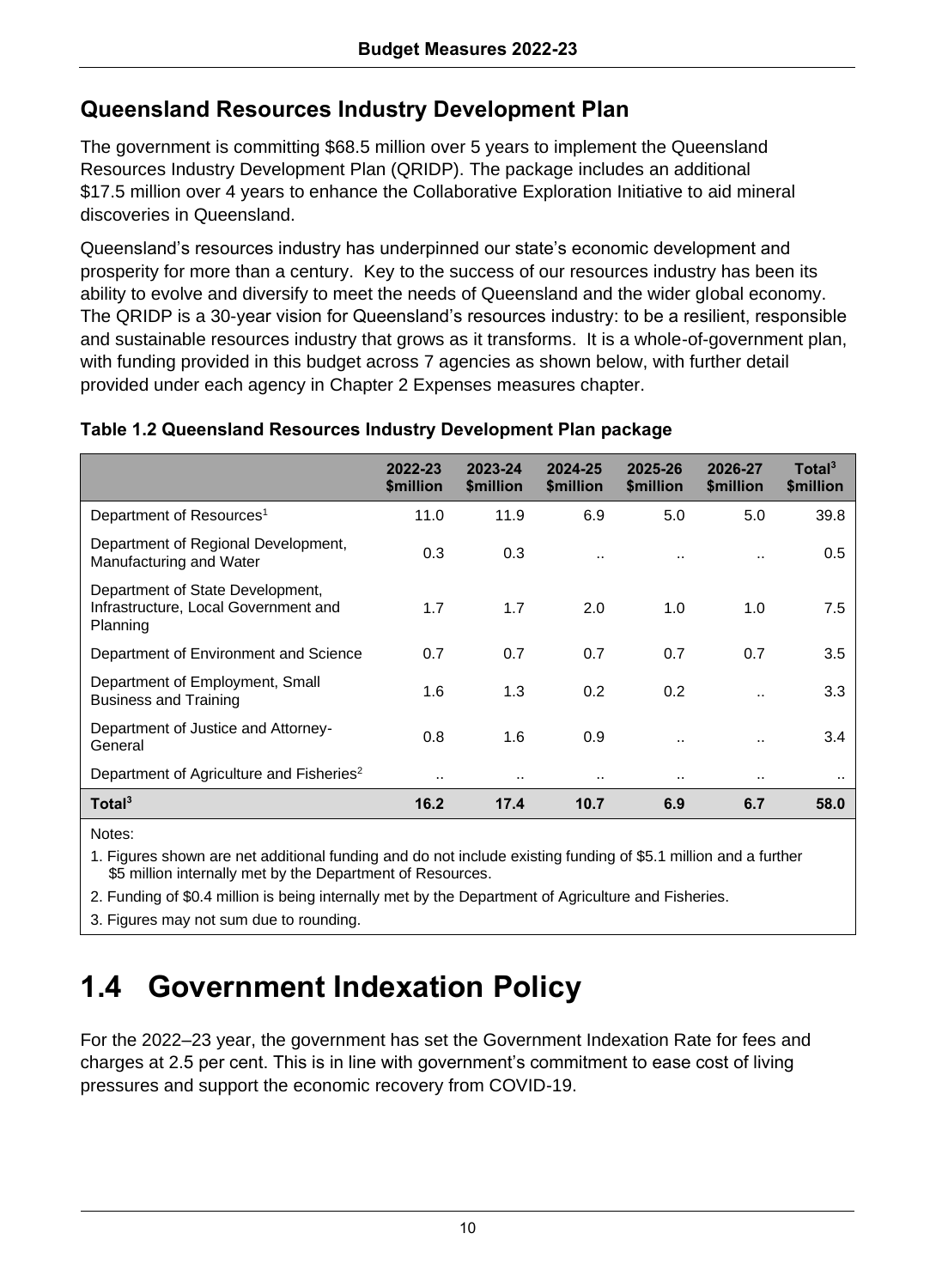## **Table 1.3: Expense measures since the 2021-22 Budget**

| Expense measures up to and including 2021-22 Budget Update                        | 2021-22<br>\$'000    | 2022-23<br>\$'000    | 2023-24<br>\$'000    | 2024-25<br>\$'000    | 2025-26<br>\$'000    |
|-----------------------------------------------------------------------------------|----------------------|----------------------|----------------------|----------------------|----------------------|
| Department of Agriculture and Fisheries                                           |                      |                      |                      |                      |                      |
| Drought Assistance and Reform Package 1                                           | u,                   | 4,900                | 4,900                | 4,900                | 2,500                |
| #PickQld Bonus                                                                    | 1,980                | $\ddot{\phantom{a}}$ | $\ddotsc$            | $\ddot{\phantom{a}}$ |                      |
| Fire Ant Suppression Taskforce <sup>1</sup>                                       | 5,000                | $\ddot{\phantom{a}}$ | $\ddot{\phantom{a}}$ | $\ddot{\phantom{a}}$ |                      |
| Pacific Australia Labour Mobility Scheme                                          | $\ddot{\phantom{0}}$ | $\ddot{\phantom{a}}$ | $\ddot{\phantom{0}}$ | ٠.                   |                      |
| <b>Portfolio Total</b>                                                            | 6,980                | 4,900                | 4,900                | 4,900                | 2,500                |
| Department of Children, Youth Justice and Multicultural Affairs                   |                      |                      |                      |                      |                      |
| Family Support and Child Protection Reforms                                       |                      | 117,524              | 112,707              | 91,841               | 92,195               |
| National Redress Scheme                                                           |                      | 6,137                | 6,064                | 6,162                | 6,253                |
| Child and Family Services - Child Safe Standards and Reportable Conduct<br>Scheme | 218                  | 227                  | $\ddot{\phantom{a}}$ | $\ddotsc$            |                      |
| <b>Portfolio Total</b>                                                            | 218                  | 123,888              | 118,771              | 98,003               | 98,448               |
| Department of Communities, Housing and Digital Economy                            |                      |                      |                      |                      |                      |
| Neighbourhood and Community Centres                                               | 557                  | 619                  | 619                  | 619                  | 619                  |
| Management and Matching of Donated Goods                                          | ÷.                   | 400                  | 400                  | 400                  | 400                  |
| School Breakfast Program                                                          | $\ddotsc$            | 300                  | 300                  | 594                  | 594                  |
| National Redress Scheme                                                           | $\ddotsc$            | 141                  | 145                  | 149                  | 152                  |
| COVID-19 Support and Service Delivery Capacity and Capability <sup>1</sup>        | 1,394                | $\ddot{\phantom{a}}$ | Ω.                   | ٠.                   | $\ddot{\phantom{a}}$ |
| Digitally Connected Regions                                                       | 1,919                | $\ddot{\phantom{0}}$ |                      |                      | $\ddotsc$            |
| Woodford Folk Festival                                                            | 1,000                | $\ddotsc$            | $\ddotsc$            |                      | $\ldots$             |
| <b>Portfolio Total</b>                                                            | 4,870                | 1,460                | 1,464                | 1,762                | 1,765                |
| <b>Department of Education</b>                                                    |                      |                      |                      |                      |                      |
| State Kindergarten Funding                                                        | u,                   | 36,000               | 73,000               | 77,000               | 77,000               |
| Early Childhood Education and Care - Regulation                                   | ä,                   | 13,553               | 13,754               | 14,017               | 14,180               |
| Youth Engagement Strategy                                                         | $\ddotsc$            | $\ldots$             | $\ldots$             | $\cdot\cdot$         |                      |
| <b>Portfolio Total</b>                                                            | ٠.                   | 49,553               | 86,754               | 91,017               | 91,180               |
| Department of Employment, Small Business and Training                             |                      |                      |                      |                      |                      |
| Queensland Small Business Commissioner                                            | $\ddot{\phantom{0}}$ | 500                  | 3,200                | 3,200                | 3,200                |
| COVID-19 Business Support Grants                                                  | 400,000              | $\ddot{\phantom{1}}$ | $\ddotsc$            | $\ddotsc$            |                      |
| COVID-19 Cleaning Rebate                                                          | 20,000               |                      |                      | ٠.                   |                      |
| <b>Portfolio Total</b>                                                            | 420,000              | 500                  | 3,200                | 3,200                | 3,200                |
| Department of Energy and Public Works                                             |                      |                      |                      |                      |                      |
| Willows Sports Field <sup>1</sup>                                                 | 14,500               |                      |                      |                      |                      |
| <b>Portfolio Total</b>                                                            | 14,500               | ٠.                   | ٠.                   |                      | ٠.                   |
| Department of Environment and Science                                             |                      |                      |                      |                      |                      |
| Cape York Peninsula National Park Joint Management                                | $\ddot{\phantom{a}}$ | 5,709                | 5,262                | 6,374                | 1,149                |
| Land Restoration Fund Program Management Office                                   | $\ddot{\phantom{a}}$ | 1,654                | 1,695                | 1,738                | 1,781                |
| Community Sustainability Action Grants Program                                    | $\ddot{\phantom{a}}$ | 1,500                | 1,500                | 1,500                | 1,500                |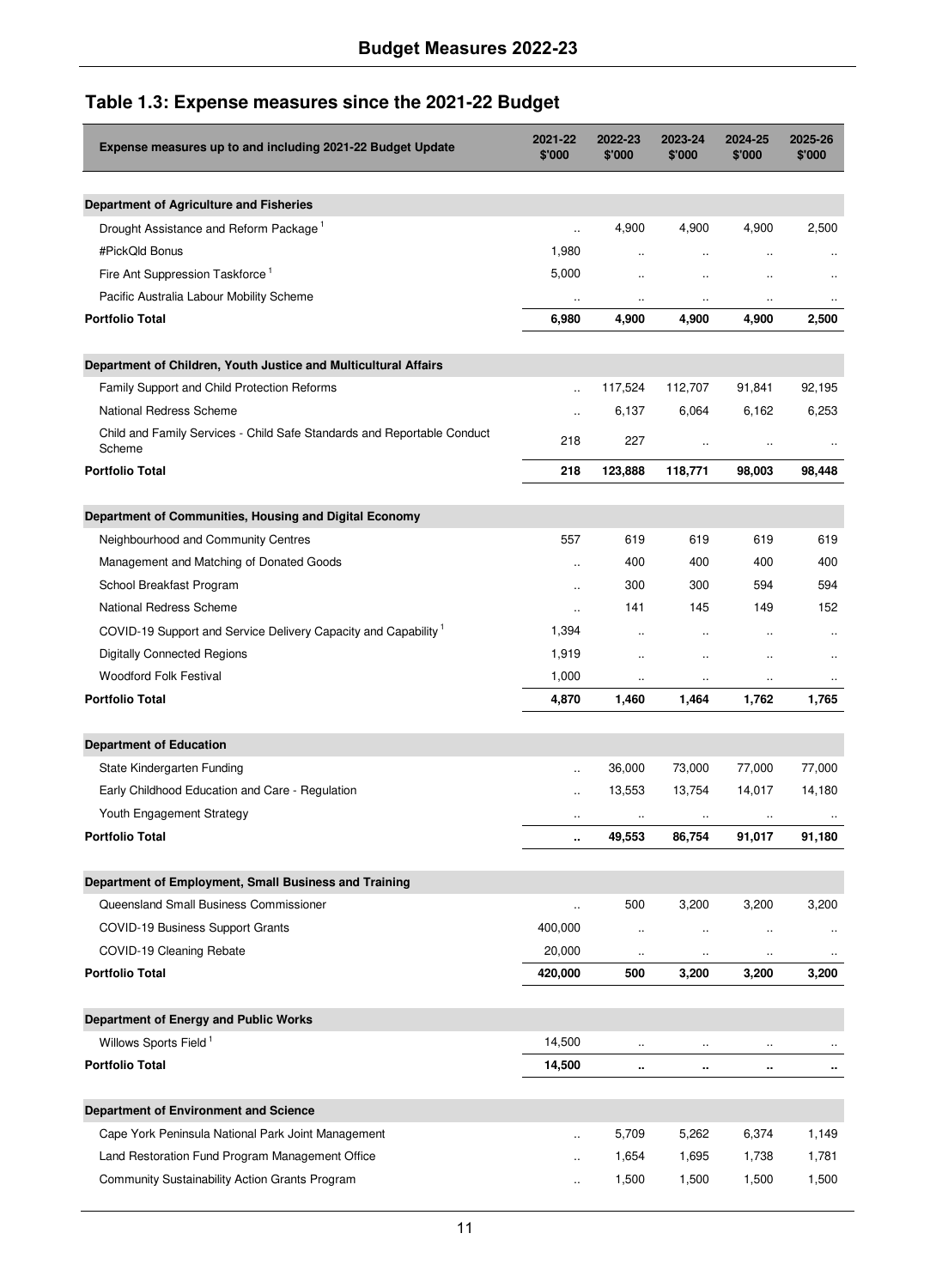| Expense measures up to and including 2021-22 Budget Update                                                             | 2021-22<br>\$'000    | 2022-23<br>\$'000 | 2023-24<br>\$'000    | 2024-25<br>\$'000    | 2025-26<br>\$'000    |
|------------------------------------------------------------------------------------------------------------------------|----------------------|-------------------|----------------------|----------------------|----------------------|
|                                                                                                                        |                      |                   |                      |                      |                      |
| Eradication of Yellow Crazy Ants from Areas Within And Adjacent To The Wet<br>Tropics World Heritage Area              |                      |                   |                      |                      |                      |
| <b>Protected Area Estate</b>                                                                                           |                      |                   |                      |                      |                      |
| <b>Portfolio Total</b>                                                                                                 | $\ddot{\phantom{a}}$ | 8,863             | 8,457                | 9,612                | 4,430                |
| Department of Justice and Attorney-General                                                                             |                      |                   |                      |                      |                      |
| Family Support and Child Protection Reforms                                                                            | u,                   | 12,553            | 12,553               | 12,553               | 12,553               |
| Youth Sexual Violence and Abuse <sup>1</sup>                                                                           | $\ddot{\phantom{a}}$ | 2,598             | 1,229                | $\ddotsc$            |                      |
| Women in Custody <sup>1</sup>                                                                                          | $\ddot{\phantom{a}}$ | 2,562             | $\ddot{\phantom{1}}$ | $\ddot{\phantom{a}}$ | $\ddot{\phantom{a}}$ |
| Perpetrator Intervention Initiatives <sup>1</sup>                                                                      | $\ddot{\phantom{a}}$ | 868               | $\ddot{\phantom{1}}$ | $\ddotsc$            | $\ddotsc$            |
| Queensland Human Rights Commission - Base Operations                                                                   | 340                  | 296               | 362                  | 433                  | 508                  |
| Women with Disability and their Children Experiencing Domestic Violence                                                | $\ddot{\phantom{a}}$ | 265               | 313                  | $\ddot{\phantom{a}}$ | $\ddot{\phantom{a}}$ |
| Child Safe Standards and Reportable Conduct Scheme                                                                     | 137                  | 140               | $\ddotsc$            | $\ddotsc$            | $\ddotsc$            |
| <b>Portfolio Total</b>                                                                                                 | 477                  | 19.282            | 14,457               | 12,986               | 13,061               |
| Department of Regional Development, Manufacturing and Water                                                            |                      |                   |                      |                      |                      |
| Permanent Establishment of the Manufacturing Hub Program                                                               | u,                   | 4,376             | 4,424                | 4,469                | 4,479                |
| <b>Hydrology Modelling</b>                                                                                             | 875                  | 2,008             | 2,058                | 2,109                |                      |
| Queensland Water Regional Alliance Program                                                                             | $\ddotsc$            | 2,000             | 2,000                | 2,000                | 2,000                |
| Queensland Bulk Water Infrastructure Assessment                                                                        | 300                  | 1,600             | 1,900                | 1,700                |                      |
| Queensland Rural Water Compliance System                                                                               | 196                  | 1,397             | 1,913                | 1,430                |                      |
| Queensland Audit Office Dam Safety Regulation Recommendations                                                          | 615                  | 1,129             | 829                  | 829                  |                      |
| <b>State Council of River Trusts</b>                                                                                   | $\ddot{\phantom{a}}$ | 300               | $\ddot{\phantom{a}}$ | ÷.                   |                      |
| Regional Water Infrastructure: Cairns Water Security Program                                                           |                      |                   |                      |                      |                      |
| Regional Water Infrastructure: Hughenden Water Bank                                                                    |                      |                   |                      |                      |                      |
| Regional Water Infrastructure: Lansdown Eco-Industrial Precinct (Enabling<br>Infrastructure)                           | $\ddot{\phantom{a}}$ |                   | $\ddot{\phantom{a}}$ |                      |                      |
| Regional Water Infrastructure: Mt Morgan Pipeline                                                                      | $\ddotsc$            |                   | $\ddotsc$            | $\ddotsc$            |                      |
| <b>Portfolio Total</b>                                                                                                 | 1,986                | 12,810            | 13,124               | 12,537               | 6,479                |
|                                                                                                                        |                      |                   |                      |                      |                      |
| <b>Department of Resources</b>                                                                                         |                      |                   |                      |                      |                      |
| Natural Resources Recovery Program                                                                                     | $\ddotsc$            | 10,000            | 10,000               | 10,000               | 10,000               |
| Abandoned Mine Sites Program <sup>1</sup>                                                                              | 5,892                | 5,768             |                      |                      |                      |
| <b>Portfolio Total</b>                                                                                                 | 5,892                | 15,768            | 10,000               | 10,000               | 10,000               |
| Department of Seniors, Disability Services and Aboriginal and Torres Strait Islander Partnerships                      |                      |                   |                      |                      |                      |
| Youth Sexual Violence and Abuse                                                                                        |                      | 51                | 191                  | $\ddot{\phantom{a}}$ | $\ddot{\phantom{a}}$ |
| Queensland Aboriginal and Torres Strait Islander Coalition                                                             | 355                  | 690               | 692                  | 693                  | $\ddotsc$            |
| National Redress Scheme                                                                                                | $\ddotsc$            | 161               | 164                  | 169                  | 173                  |
| Report 1, Hear Her Voice Response - Integrated Service System Responses<br>and High Risk Teams in Additional Locations | $\ddot{\phantom{a}}$ | 89                | 249                  | 327                  | 501                  |
| <b>Portfolio Total</b>                                                                                                 | 355                  | 991               | 1,296                | 1,189                | 674                  |

#### **Department of State Development, Infrastructure, Local Government and Planning**

Burdekin Shire Council Ayr Water Supply - Infrastructure (Stage 2) Project<sup>1</sup>

.. .. .. .. ..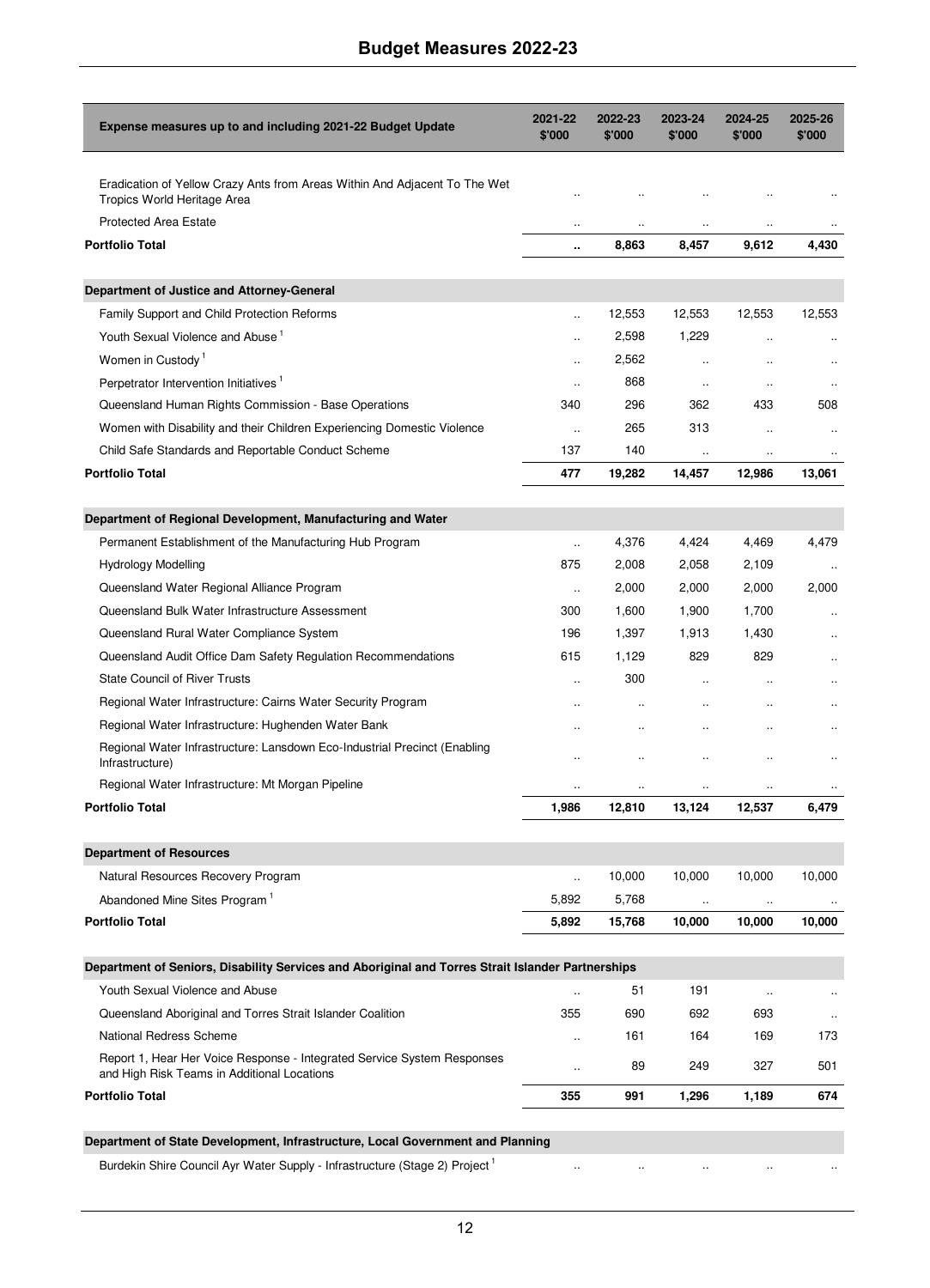| Expense measures up to and including 2021-22 Budget Update                                                               | 2021-22<br>\$'000    | 2022-23<br>\$'000    | 2023-24<br>\$'000    | 2024-25<br>\$'000    | 2025-26<br>\$'000    |
|--------------------------------------------------------------------------------------------------------------------------|----------------------|----------------------|----------------------|----------------------|----------------------|
| Queensland Regional Accommodation Centre                                                                                 | $\ddot{\phantom{a}}$ | $\ddot{\phantom{0}}$ |                      |                      |                      |
| <b>Portfolio Total</b>                                                                                                   | ٠.                   | ٠.                   | ٠.                   | ٠.                   | ٠.                   |
| Department of the Premier and Cabinet                                                                                    |                      |                      |                      |                      |                      |
| COVID-19 Economic Recovery Initiatives                                                                                   | 3,837                | $\ddot{\phantom{a}}$ | $\ddot{\phantom{a}}$ | $\ddot{\phantom{a}}$ | $\ddot{\phantom{a}}$ |
| COVID-19 Vaccination Status Campaign                                                                                     | 2,500                | $\ddot{\phantom{a}}$ | $\ddotsc$            | $\ddotsc$            | $\ddotsc$            |
| <b>Portfolio Total</b>                                                                                                   | 6,337                |                      | $\ddot{\phantom{a}}$ | ٠.                   | $\cdot$              |
| Department of Tourism, Innovation and Sport                                                                              |                      |                      |                      |                      |                      |
| Attracting Aviation Investment Fund                                                                                      | $\ddot{\phantom{a}}$ |                      |                      |                      | $\ddot{\phantom{a}}$ |
| Destination Gold Coast Play Money Campaign                                                                               | 1,000                | $\ddotsc$            | Ω.                   | Ω.                   | $\ddotsc$            |
| Great Barrier Reef Education Experience Program                                                                          | $\ddotsc$            | Ω.                   | $\ddot{\phantom{0}}$ | Ω.                   | $\ddotsc$            |
| Marine Tourism Rebate Round 2                                                                                            | 3,000                | Ω.                   |                      |                      | $\ddotsc$            |
| Tourism and Hospitality Sector Hardship Program <sup>1</sup>                                                             | 110,000              | $\ddot{\phantom{a}}$ | $\ddot{\phantom{a}}$ | $\ddotsc$            | $\ddot{\phantom{a}}$ |
| Work in Paradise Campaign                                                                                                | 7,500                | $\ddotsc$            | $\ddotsc$            | $\ddotsc$            | $\ldots$             |
| <b>Portfolio Total</b>                                                                                                   | 121,500              | ٠.                   | Ω.                   | ٠.                   | $\cdot$              |
| Department of Transport and Main Roads                                                                                   |                      |                      |                      |                      |                      |
| Operational Readiness of the New Generation Rollingstock Fleet for Cross<br>River Rail and European Train Control System | $\ddot{\phantom{a}}$ | 11,063               | 10,325               | 10,596               | 40,875               |
| Zero Emission Vehicle Strategy 2022-32 and Action Plan 2022-24                                                           | $\ddot{\phantom{a}}$ | 1,000                | 3,000                | (4,000)              |                      |
| <b>Portfolio Total</b>                                                                                                   | ٠.                   | 12,063               | 13,325               | 6,596                | 40,875               |
| <b>Legislative Assembly of Queensland</b>                                                                                |                      |                      |                      |                      |                      |
| Electorate Office Technology Model                                                                                       |                      | 1,378                | 1,507                | 1,227                | 1,227                |
| <b>Portfolio Total</b>                                                                                                   | ٠.                   | 1,378                | 1,507                | 1,227                | 1,227                |
| <b>Queensland Corrective Services</b>                                                                                    |                      |                      |                      |                      |                      |
| Women in Custody <sup>1</sup>                                                                                            | $\ddot{\phantom{a}}$ | 162                  | $\ddot{\phantom{a}}$ | $\ddotsc$            |                      |
| State-wide Women's Re-entry Service                                                                                      | $\ddotsc$            | $\ddot{\phantom{0}}$ | $\ddotsc$            | $\ddotsc$            | $\ldots$             |
| <b>Portfolio Total</b>                                                                                                   |                      | 162                  |                      |                      | $\cdots$             |
| Queensland Fire and Emergency Services                                                                                   |                      |                      |                      |                      |                      |
| COVID-19 Response                                                                                                        | $\ddotsc$            | $\ddot{\phantom{0}}$ | $\ldots$             | $\ddot{\phantom{a}}$ |                      |
| <b>Portfolio Total</b>                                                                                                   |                      |                      |                      | ٠.                   | $\blacksquare$       |
| <b>Queensland Health</b>                                                                                                 |                      |                      |                      |                      |                      |
| Voluntary Assisted Dying Scheme <sup>1</sup>                                                                             | 104                  | 634                  | $\ddot{\phantom{0}}$ | $\ddot{\phantom{a}}$ | $\ddotsc$            |
| COVID-19 Funding                                                                                                         | 200,000              | $\ddotsc$            | $\ddot{\phantom{a}}$ | $\ddotsc$            | $\ddotsc$            |
| <b>Portfolio Total</b>                                                                                                   | 200,104              | 634                  | ٠.                   | ٠.                   | ٠.                   |
| <b>Queensland Police Service</b>                                                                                         |                      |                      |                      |                      |                      |
| Queensland Police Service Response to COVID-19                                                                           | $\ddotsc$            |                      |                      |                      | $\ddot{\phantom{a}}$ |
| Safe Night Precincts                                                                                                     | 2,500                |                      | $\ddotsc$            | $\ddotsc$            | $\ldots$             |
| <b>Portfolio Total</b>                                                                                                   | 2,500                |                      | ٠.                   | Ω.                   | ٠.                   |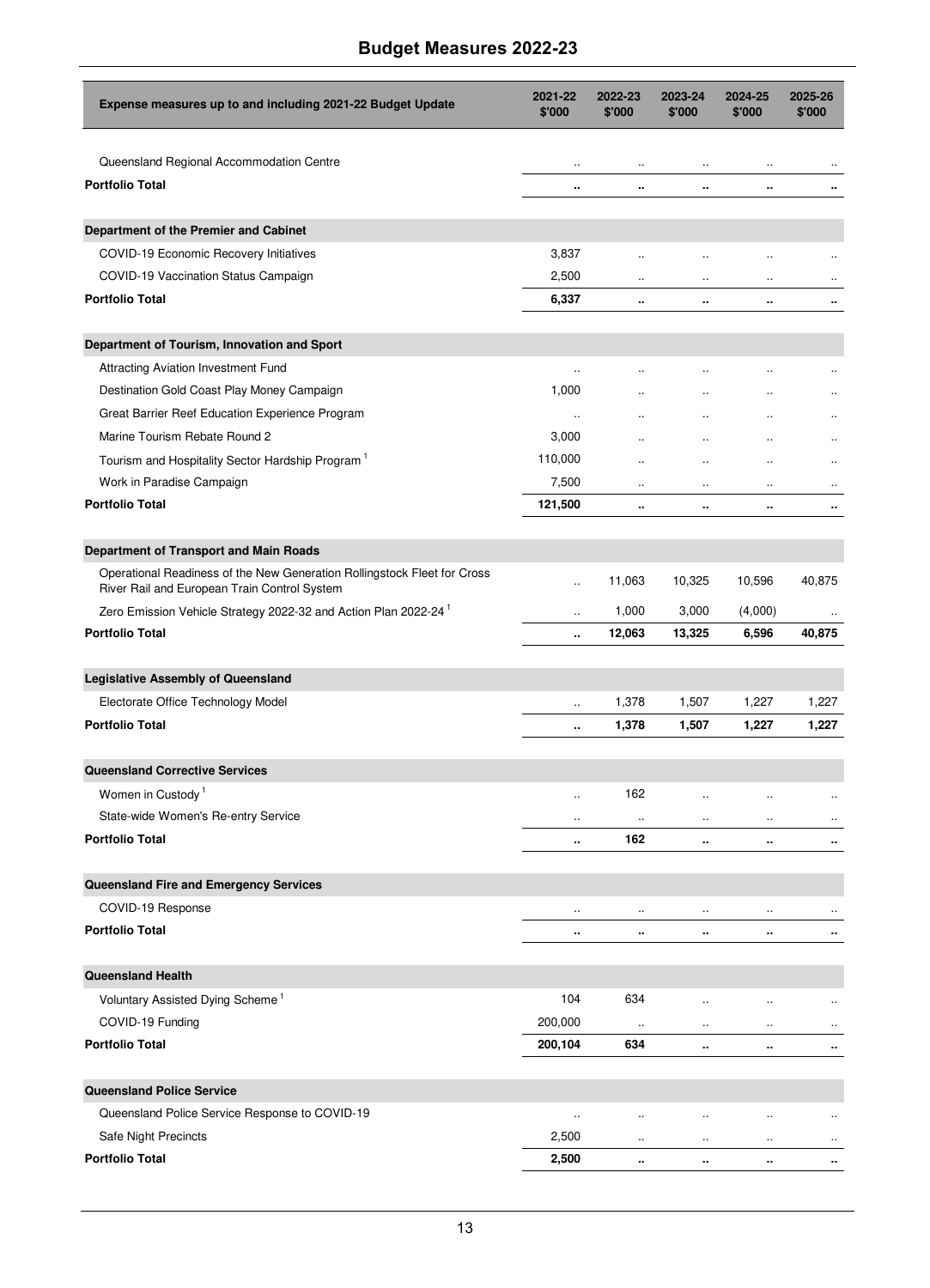| Expense measures up to and including 2021-22 Budget Update        | 2021-22<br>\$'000 | 2022-23<br>\$'000 | 2023-24<br>\$'000 | 2024-25<br>\$'000 | 2025-26<br>\$'000 |
|-------------------------------------------------------------------|-------------------|-------------------|-------------------|-------------------|-------------------|
|                                                                   |                   |                   |                   |                   |                   |
| <b>Queensland Treasury</b>                                        |                   |                   |                   |                   |                   |
| Sole Trader Grants                                                | 41.339            | $\ddotsc$         | $\ddotsc$         | $\ddotsc$         | $\cdots$          |
| <b>Portfolio Total</b>                                            | 41,339            |                   |                   |                   |                   |
|                                                                   |                   |                   |                   |                   |                   |
| Total impact on Expense up to and including 2021-22 Budget Update | 827.058           | 252.252           | 277.255           | 253.029           | 273,839           |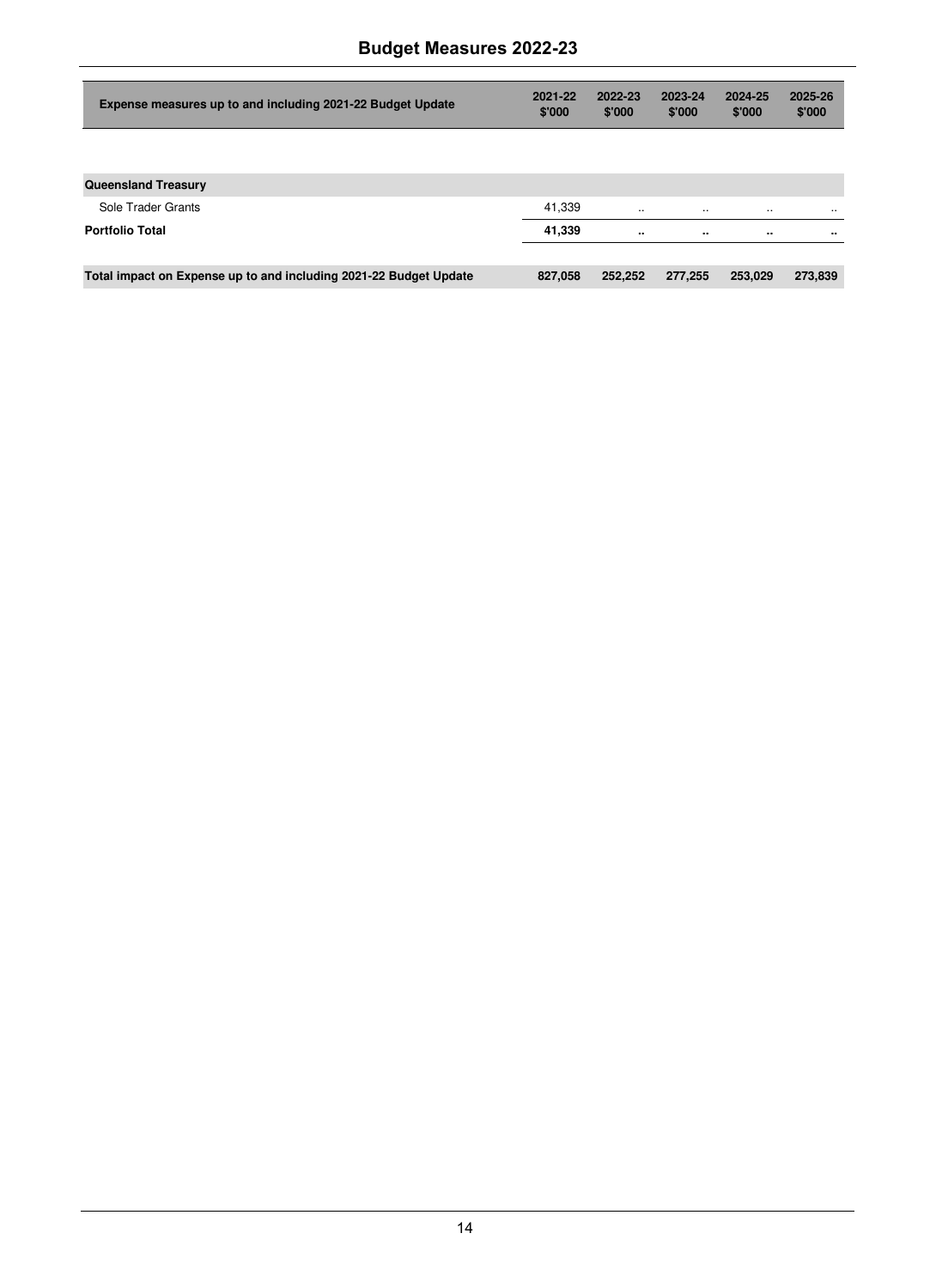| Expense measures since 2021-22 Budget Update                                                                           | 2021-22<br>\$'000    | 2022-23<br>\$'000    | 2023-24<br>\$'000    | 2024-25<br>\$'000    | 2025-26<br>\$'000    |
|------------------------------------------------------------------------------------------------------------------------|----------------------|----------------------|----------------------|----------------------|----------------------|
|                                                                                                                        |                      |                      |                      |                      |                      |
| Department of Agriculture and Fisheries                                                                                |                      |                      |                      |                      |                      |
| Fire Ant Suppression Taskforce <sup>2</sup>                                                                            | ÷.                   | 8,000                | 8,018                | 8,040                | 8,063                |
| Queensland Feral Pest Initiative Round 7                                                                               | $\ddot{\phantom{a}}$ | 1,000                | $\ddot{\phantom{a}}$ | $\ddotsc$            |                      |
| Queensland's Obligations within the National Biosecurity System                                                        |                      | 914                  | 892                  |                      |                      |
| Queensland Country Women's Association Building Restoration and Renovation                                             |                      | 500                  | 500                  | $\ddot{\phantom{a}}$ |                      |
| Drought Assistance and Reform Package <sup>2</sup>                                                                     | ÷.                   | $\ddot{\phantom{a}}$ | $\ddot{\phantom{a}}$ | $\ddot{\phantom{a}}$ | $\ddot{\phantom{a}}$ |
| Queensland Resources Industry Development Plan (QRIDP) Package                                                         | $\ddot{\phantom{a}}$ | $\ddot{\phantom{a}}$ | $\ddot{\phantom{a}}$ | $\ddot{\phantom{a}}$ |                      |
| <b>Portfolio Total</b>                                                                                                 |                      | 10,414               | 9,410                | 8,040                | 8,063                |
| Department of Children, Youth Justice and Multicultural Affairs                                                        |                      |                      |                      |                      |                      |
| Child and Family Services - Out of Home Care                                                                           | 170,000              | 500,000              | 500,000              | 500,000              | 500,000              |
| Youth Justice Investment - Youth Detention Centre Staffing                                                             | $\ddot{\phantom{a}}$ | 7,408                | 7,408                | 7,408                | 7,408                |
| Youth Justice Investment - Indigenous Youth and Family Workers                                                         | $\ddot{\phantom{a}}$ | 3,813                | 4,000                | 4,000                | 4,000                |
| Youth Justice - Community Partnerships Innovation Grants                                                               | $\ddot{\phantom{a}}$ | 3,013                | $\ddotsc$            | $\ddotsc$            |                      |
| Youth Justice Investment - Integrated Case Management                                                                  | $\ddot{\phantom{a}}$ | 2,132                | 2,100                | 2,170                | 2,236                |
| Youth Justice Investment - Mount Isa Transitional Hub                                                                  | $\ddot{\phantom{a}}$ | 1,446                | 1,444                | 1,446                | 1,448                |
| Youth Justice Investment - Family Led Decision Making                                                                  | $\ddotsc$            | 1,280                | 1,280                | 1,280                | 1,280                |
| Youth Justice Investment - Multi-agency Collaborative Panels                                                           | ä.                   | 1,200                | 1,178                | 1,258                | 1,331                |
| Youth Justice Investment - Five Point Plan: Co-responder Model                                                         | $\ddot{\phantom{a}}$ | 765                  | $\ddot{\phantom{a}}$ | $\ddot{\phantom{a}}$ |                      |
| Youth Justice Investment - Program Management Office                                                                   | $\ddot{\phantom{a}}$ | 722                  | 742                  | 767                  | 790                  |
| Multicultural Affairs - Australian South Sea Islander Peoples Support Plan                                             | $\ddot{\phantom{a}}$ | 467                  | 265                  | 166                  | 170                  |
| Child and Family Services - Extended Post Care Support                                                                 | $\ddot{\phantom{a}}$ | 200                  | $\ddot{\phantom{a}}$ | $\ddot{\phantom{a}}$ | 200                  |
| Report 1, Hear Her Voice Response - Integrated Service System Responses<br>and High Risk Teams in Additional Locations |                      | 154                  | 431                  | 501                  | 805                  |
| Report 1, Hear Her Voice Response - Respectful Relationships Program for<br>Young People Not in Formal Education       | $\ddot{\phantom{a}}$ | 150                  | 150                  | 150                  |                      |
| <b>Portfolio Total</b>                                                                                                 | 170,000              | 522,750              | 518,998              | 519,146              | 519,668              |
|                                                                                                                        |                      |                      |                      |                      |                      |
| Department of Communities, Housing and Digital Economy                                                                 |                      |                      |                      |                      |                      |
| Strengthening Social Services in Queensland                                                                            |                      | 17,918               | 19,131               | 19,352               | 18,463               |
| Grow 2022-2026                                                                                                         | $\mathbf{r}$         | 15,000               | 15,000               | 10,000               | 10,000               |
| Queensland Performing Arts Centre                                                                                      | $\ddot{\phantom{a}}$ | 2,000                | $\ddot{\phantom{a}}$ | $\ddot{\phantom{a}}$ |                      |
| Digitisation of the State's Audio-Visual and Other Archival Public Records                                             | $\ddot{\phantom{a}}$ | 945                  | 973                  | 841                  | 841                  |
| Queensland Cultural Centre - Capital Works, Asset Upgrades and<br>Refurbishment Projects                               | ä.                   | 621                  | 907                  | 1,260                | 1,578                |
| Storage for State Cultural Collections                                                                                 |                      | 400                  | $\ddot{\phantom{a}}$ | $\ddot{\phantom{a}}$ |                      |
| Report 1, Hear Her Voice Response - Integrated Service System Responses<br>and High Risk Teams in Additional Locations |                      | 89                   | 249                  | 327                  | 501                  |
| Queensland Cultural Centre - Security Upgrades                                                                         |                      | 28                   | 42                   | 48                   | 48                   |

Asbestos Program 26, 203 and 25,765 26,553 27,366 28,203

Digital Economy - Foundations and the control of the control of the control of the control of the control of the control of the control of the control of the control of the control of the control of the control of the cont Youth Homelessness and Housing the Communication of the Communication of the Communication of the Communication of the Communication of the Communication of the Communication of the Communication of the Communication of th **Portfolio Total 1,000 37,001 44,370 40,819 41,390** 

.. .. .. .. ..

COVID-19 Support and Service Delivery Capacity and Capability<sup>2</sup>

**Department of Education**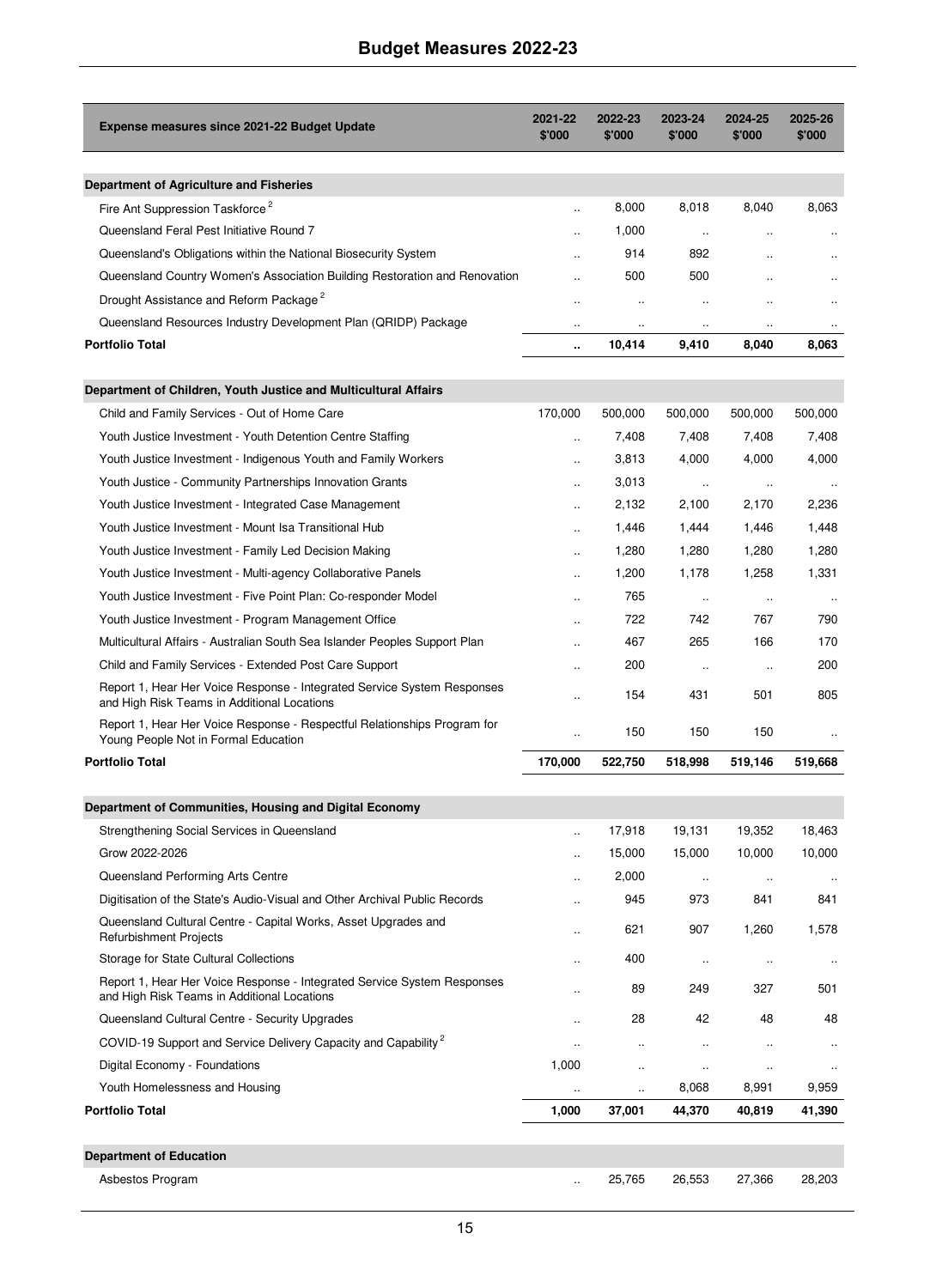| <b>Expense measures since 2021-22 Budget Update</b>                                                  | 2021-22<br>\$'000    | 2022-23<br>\$'000 | 2023-24<br>\$'000    | 2024-25<br>\$'000    | 2025-26<br>\$'000    |
|------------------------------------------------------------------------------------------------------|----------------------|-------------------|----------------------|----------------------|----------------------|
|                                                                                                      |                      |                   |                      |                      |                      |
| Transition to a New Students with Disability State School Resourcing Model                           | $\ddot{\phantom{a}}$ | 13,974            | 40,296               | 26,322               |                      |
| Expansion of the Share the Dignity in Queensland Schools Initiative                                  | $\ddot{\phantom{a}}$ | 13,286            | $\ldots$             | $\ddot{\phantom{a}}$ | $\ddot{\phantom{a}}$ |
| School Infrastructure - Renewal                                                                      | 696                  | 12,364            | 30,206               | $\ddot{\phantom{a}}$ |                      |
| Youth Detention Centres - Staffing Ratio Change                                                      | 2,592                | 6,015             | 6,166                | 6,320                | 6,479                |
| Report 1, Hear Her Voice Response - Respectful Relationships Education                               | $\ddot{\phantom{a}}$ | 6,007             | 6,176                | 3,286                |                      |
| School Infrastructure - Growth                                                                       | ä.                   | 5,386             | 4,104                | $\ddotsc$            | $\ddot{\phantom{a}}$ |
| School Security Program                                                                              |                      | 5,000             | 5,000                | 5,000                | 5,000                |
| Infrastructure Portfolio Management                                                                  | ä.                   | 2,504             | 6,535                | 8,930                | 11,258               |
| Former Origin Greats - Achieving Results Through Indigenous Education<br>Program                     |                      | 1,609             | 1,609                | 1,609                | 804                  |
| Land Acquisition for New Schools                                                                     | $\ddot{\phantom{a}}$ | 916               | $\ddot{\phantom{1}}$ | $\ddotsc$            | $\ldots$             |
| Non-State Schools Accreditation Board                                                                | $\ddot{\phantom{a}}$ | 648               | 663                  | 678                  | 694                  |
| School Playground and Tuckshop Upgrades                                                              | $\ddot{\phantom{a}}$ | 500               | 4,500                | $\ddot{\phantom{a}}$ | $\ddotsc$            |
| Workplace Rights and Harmonious Industrial Relations Grant Program                                   | $\ddot{\phantom{a}}$ | 500               | 500                  | 500                  | 500                  |
| <b>Building Future Schools Program</b>                                                               | $\ddot{\phantom{a}}$ | 478               | 1,309                | 10,209               | 4,781                |
| Non-State Schools Transport Assistance Scheme                                                        | $\ddot{\phantom{a}}$ | 450               | 458                  | 465                  | 473                  |
| Expansion of GPs in Schools Pilot                                                                    | $\ldots$             | $\ddotsc$         | $\ldots$             | $\ldots$             |                      |
| <b>Portfolio Total</b>                                                                               | 3,288                | 95,402            | 134,075              | 90,685               | 58,192               |
|                                                                                                      |                      |                   |                      |                      |                      |
| Department of Employment, Small Business and Training                                                |                      |                   |                      |                      |                      |
| Training and Future Skills Investment                                                                | $\ddot{\phantom{a}}$ | 47,250            | 53,350               | Ω.                   |                      |
| Queensland Resources Industry Development Plan (QRIDP) Package                                       |                      | 1,640             | 1,250                | 190                  | 220                  |
| Small Business Support                                                                               | $\ddot{\phantom{a}}$ | 1,396             | 12,555               | 12,564               | 12,573               |
| Tradies in Paradise Initiative                                                                       | $\ddotsc$            |                   |                      | $\ldots$             |                      |
| <b>Portfolio Total</b>                                                                               | $\ddot{\phantom{a}}$ | 50,286            | 67,155               | 12,754               | 12,793               |
|                                                                                                      |                      |                   |                      |                      |                      |
| Department of Energy and Public Works                                                                |                      |                   |                      |                      |                      |
| Willows Sports Field <sup>2</sup>                                                                    | (14, 340)            | 14,340            | $\ddotsc$            | $\ddot{\phantom{a}}$ |                      |
| Household Resilience Program Phase 3                                                                 | ä,                   | 8,000             | 12,000               |                      |                      |
| Queensland Microgrid Pilot Fund                                                                      |                      | 5,000             | 5,000                | $\ddot{\phantom{0}}$ |                      |
| Development of the Old Museum Building ahead of the 2032 Olympic and<br>Paralympic Games in Brisbane | $\ddot{\phantom{a}}$ | 3,130             | 1,500                | 1,500                | 1,500                |
| Best Practice Prequalification System, including Subcontractors                                      |                      | 1,600             | 376                  | 385                  | 393                  |
| Continuation of the Safer Building Taskforce                                                         | ä.                   | 1,335             |                      |                      |                      |
| Government Employee Housing Sustainability Funding Model                                             |                      | 1,077             | 1,099                |                      |                      |
| Drought Assistance and Reform Package                                                                |                      | $\cdot\cdot$      |                      |                      |                      |
| <b>Portfolio Total</b>                                                                               | (14, 340)            | 34,482            | 19,975               | 1,885                | 1,893                |
|                                                                                                      |                      |                   |                      |                      |                      |
| Department of Environment and Science                                                                |                      |                   |                      |                      |                      |
| Queensland's Resource Recovery Sector Transformation                                                 | 672,400              | 47,348            | 105,458              | 75,386               | 63,617               |
| <b>Accelerating Climate Action</b>                                                                   |                      | 9,487             | 13,661               | 4,722                | 4,730                |
| Saving Queensland's Koalas                                                                           | $\ddot{\phantom{0}}$ | 7,432             | 15,215               | 1,000                | 1,000                |
| Saving Queensland's Threatened Species                                                               | $\ddotsc$            | 4,968             | 7,729                | 1,000                | 1,000                |
| Protected Area Investment and Management                                                             | ä,                   | 3,137             | 3,137                | 3,137                | 3,137                |
|                                                                                                      |                      |                   |                      |                      |                      |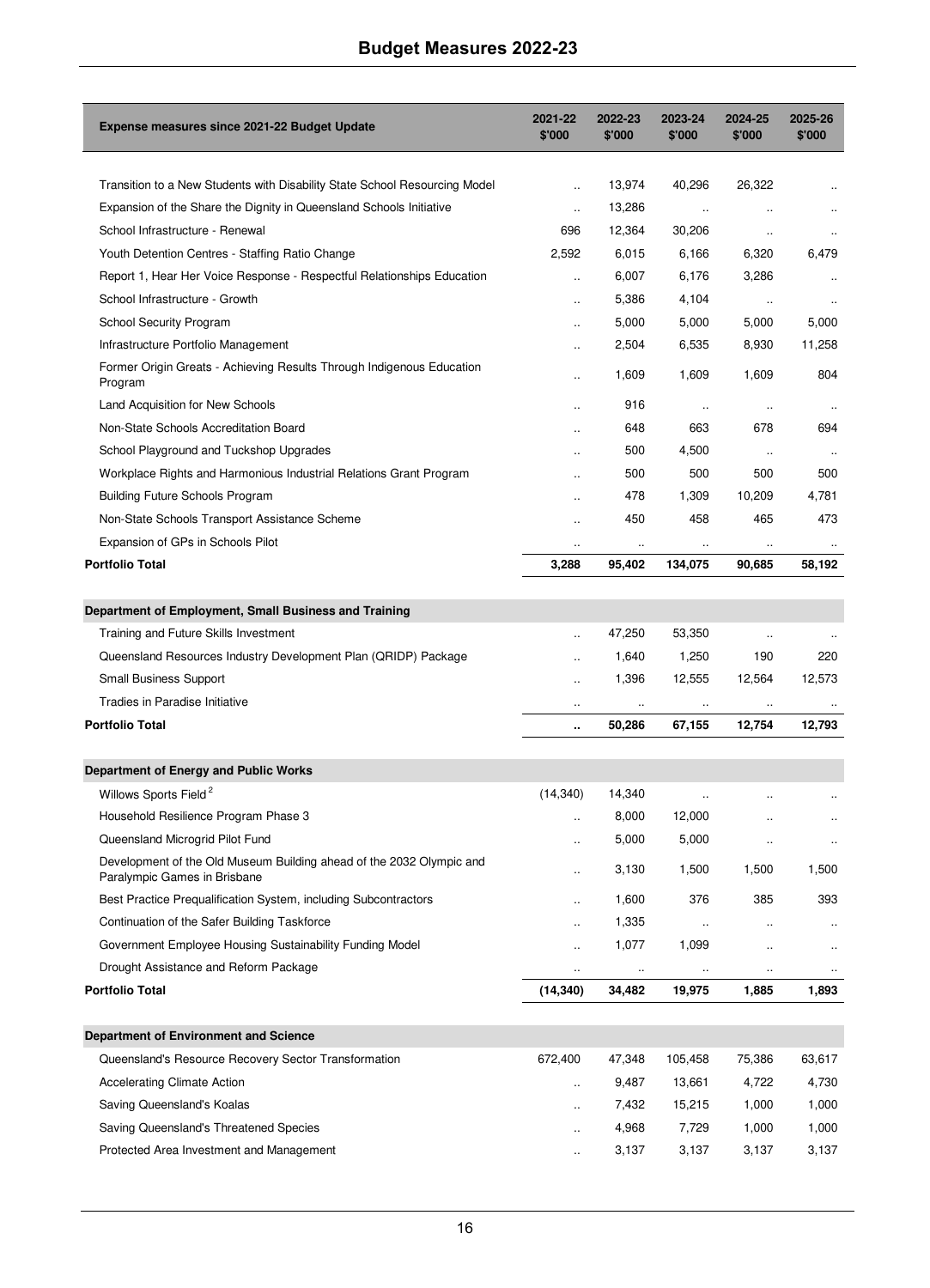| Expense measures since 2021-22 Budget Update                                                                                                  | 2021-22<br>\$'000    | 2022-23<br>\$'000 | 2023-24<br>\$'000    | 2024-25<br>\$'000 | 2025-26<br>\$'000    |
|-----------------------------------------------------------------------------------------------------------------------------------------------|----------------------|-------------------|----------------------|-------------------|----------------------|
| Queensland Resources Industry Development Plan (QRIDP) Package                                                                                | Ω.                   | 666               | 682                  | 700               | 717                  |
| Portfolio Total                                                                                                                               | 672,400              | 73,038            | 145,882              | 85,945            | 74,201               |
|                                                                                                                                               |                      |                   |                      |                   |                      |
| Department of Justice and Attorney-General                                                                                                    |                      |                   |                      |                   |                      |
| Achieving Justice System Efficiency - Contemporary Infrastructure and<br>Technology                                                           |                      | 28,765            | 43,897               | 7,222             | 7,230                |
| Legal Aid Queensland Challenges - Meeting Non-Discretionary Demand and<br>Scale of Fee Increases                                              |                      | 17,227            | 18,522               | 19,842            | 21,192               |
| Report 1, Hear Her Voice Response - State-Wide Plan to Improve Safety for<br>Domestic and Family Violence Victims when Attending Courts       |                      | 9,980             | 15,299               | 16,601            | 15,907               |
| Report 1, Hear Her Voice Response - Perpetrator Programs and Related<br>Initiatives                                                           |                      | 6,800             | 7,398                | 6,380             | 4,935                |
| Report 1, Hear Her Voice Response - Integrated Service System Responses<br>and High Risk Teams in Additional Locations                        |                      | 4,017             | 4,393                | 5,781             | 7,448                |
| Report 1, Hear Her Voice Response - Continue to Roll Out Specialist Domestic<br>and Family Violence Courts - Legal Aid Queensland             |                      | 3,249             | 5,876                | 6,022             | 6,173                |
| Report 1, Hear Her Voice Response - Continue to Roll Out Specialist Domestic<br>and Family Violence Courts                                    | $\ddot{\phantom{a}}$ | 3,111             | 6,720                | 8,825             | 9,959                |
| Controlling Risks Associated with a Changing Gambling Environment                                                                             |                      | 3,089             | 2,205                | 1,105             | 1,051                |
| Claim Farming - Legal Services Commission                                                                                                     | 262                  | 2,873             | 1,770                |                   |                      |
| Queensland Human Rights Commission                                                                                                            | $\ddot{\phantom{a}}$ | 2,670             | 764                  | 764               | 764                  |
| Report 1, Hear Her Voice Response - Raising Awareness and Understanding in<br>the Community and Improving Primary Prevention                  |                      | 2,601             | 5,434                | 4,502             | 3,749                |
| Report 1, Hear Her Voice Response - Over Representation Strategy and Office<br>of the Chief First Nations Justice Officer                     |                      | 2,440             | 2,328                | 2,226             | 2,275                |
| Report 1, Hear Her Voice Response - Ensure Data Collection and Reporting<br>Capabilities within Relevant Agencies                             | Ω.                   | 2,261             | 2,398                | 2,121             | 918                  |
| <b>Blue Card Review Implementation</b>                                                                                                        |                      | 2,009             | 737                  | 737               | $\ddot{\phantom{a}}$ |
| Commission of Inquiry into Queensland's Crime and Corruption Commission                                                                       | 3,538                | 1,533             |                      |                   |                      |
| Report 1, Hear Her Voice Response - Enhancing the Domestic Family Violence<br>Death Review Process in Queensland                              | ä,                   | 1,261             | 1,650                | 372               | $\ddot{\phantom{a}}$ |
| Queensland Family and Child Commission - Continued Funding to Support<br>Operations                                                           | $\ddot{\phantom{a}}$ | 1,234             | 1,264                |                   | $\ddot{\phantom{0}}$ |
| Supporting the Office of the Director of Public Prosecutions Criminal<br>Prosecution Functions in North Queensland                            |                      | 1,218             | 1,225                | 1,254             | 1,284                |
| Report 1, Hear Her Voice Response - Establish a Peak Industry Body for all<br>Specialist Domestic Family Violence Services                    |                      | 1,200             | 934                  | 933               | 933                  |
| Report 1, Hear Her Voice Response - Immediate Legislative Amendments and<br>Reforms                                                           |                      | 1,017             | 1,042                |                   |                      |
| Report 1, Hear Her Voice Response - Develop and Implement a Whole-of-<br>Government Monitoring and Evaluation Framework                       |                      | 1,000             | 500                  | 500               |                      |
| Report 1, Hear Her Voice Response - Ongoing Evaluation of Key Initiatives                                                                     | Ω.                   | 1,000             | 2,000                | 2,000             | 2,000                |
| Report 1, Hear Her Voice Response - Develop a 5-Year Whole of Government<br>Domestic Family Violence Service System Strategic Investment Plan |                      | 830               | 380                  | $\ldots$          | $\ldots$             |
| Queensland Resources Industry Development Plan (QRIDP) Package                                                                                |                      | 795               | 1,550                | 900               |                      |
| Critical Support for Queenslanders in Community Titles Developments                                                                           |                      | 782               | 833                  | 840               |                      |
| Report 1, Hear Her Voice Response - Deliver 4-Phase Implementation Plan to<br>Support Delivery of the Response                                |                      | 699               | 1,716                | $\ddotsc$         | $\ddotsc$            |
| Report 1, Hear Her Voice Response - Domestic and Family Violence Homicide<br>and Suicide Data Set and Implementation Monitoring Framework     |                      | 357               | 488                  | 348               |                      |
| Report 1, Hear Her Voice Response - Ongoing Training for Court Staff about<br>Domestic and Family Violence                                    |                      | 250               | $\ddot{\phantom{0}}$ |                   | $\cdot\cdot$         |
| Beaudesert Courthouse Replacement                                                                                                             |                      | 170               | 175                  | 180               | 183                  |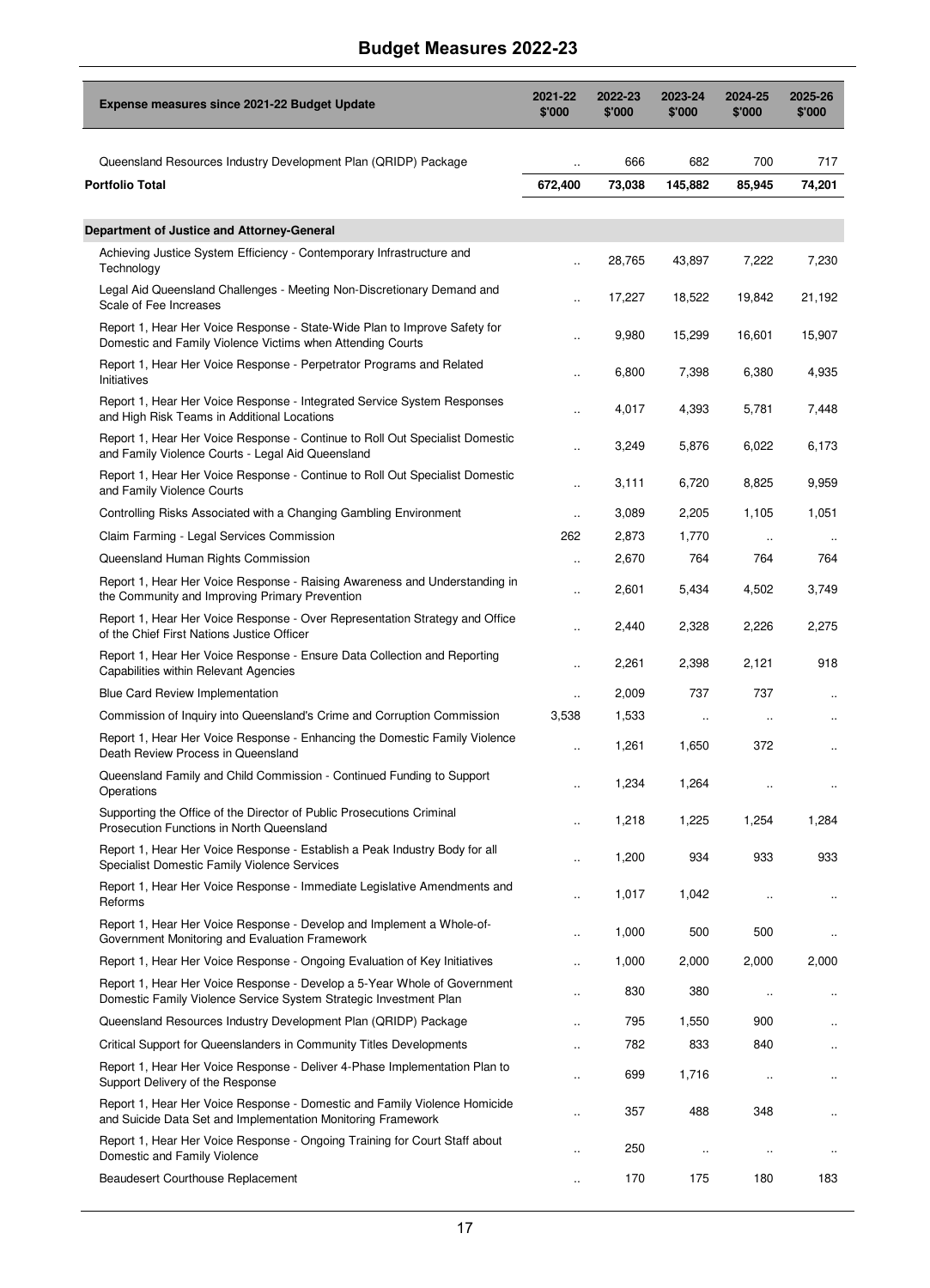| Expense measures since 2021-22 Budget Update                                                                            | 2021-22<br>\$'000    | 2022-23<br>\$'000    | 2023-24<br>\$'000    | 2024-25<br>\$'000    | 2025-26<br>\$'000    |
|-------------------------------------------------------------------------------------------------------------------------|----------------------|----------------------|----------------------|----------------------|----------------------|
| Women in Custody <sup>2</sup>                                                                                           |                      | 157                  | 2,763                | 2,843                | 2,925                |
| Coroners Court Queensland - Enhanced Structural Supports                                                                |                      | 153                  | 157                  | 161                  | 165                  |
| Meriba Omasker Kaziw Kazipa (Torres Strait Islander Child Rearing Practices)<br>Act 2020 - Ongoing Implementation       |                      | $\overline{4}$       | 785                  | $\ddot{\phantom{a}}$ |                      |
| Criminal Justice Innovation Office                                                                                      |                      |                      | $\ddotsc$            | $\ddot{\phantom{0}}$ |                      |
| Perpetrator Intervention Initiatives <sup>2</sup>                                                                       |                      |                      | 905                  | 931                  | 958                  |
| Report 1, Hear Her Voice Response - Aboriginal and Torres Strait Islander<br>Domestic and Family Violence Responses     |                      |                      |                      |                      |                      |
| Report 1, Hear Her Voice Response - Program Implementation, Governance<br>and Coordination                              |                      |                      | $\ddot{\phantom{a}}$ |                      |                      |
| Report 1, Hear Her Voice Response - Review and Update the Domestic<br>Violence and Family Protection Act 2012 Benchbook |                      |                      | 514                  |                      |                      |
| Report 1, Hear Her Voice Response - Trial and Evaluate Mobile Co-responder<br>Models                                    |                      |                      |                      |                      |                      |
| Youth Sexual Violence and Abuse <sup>2</sup>                                                                            | $\ddot{\phantom{a}}$ | $\ddot{\phantom{a}}$ | 2,329                | 2,396                | 2,466                |
| <b>Portfolio Total</b>                                                                                                  | 3,800                | 104,752              | 138,951              | 95,786               | 92,515               |
|                                                                                                                         |                      |                      |                      |                      |                      |
| Department of Regional Development, Manufacturing and Water                                                             |                      |                      |                      |                      |                      |
| Made in Queensland                                                                                                      | $\ddotsc$            | 20,000               | 20,000               | $\ddotsc$            |                      |
| Cloncurry Community Service Obligation (CSO) Payments                                                                   | $\ddot{\phantom{a}}$ | 6,610                | 6,965                | 7.049                | 7,175                |
| <b>Sunwater Recreation Management Costs</b>                                                                             | $\ddot{\phantom{a}}$ | 6,289                | 5,719                | 5,434                | 3,891                |
| Rural Water Futures (RWF) Program (Stage 2)                                                                             |                      | 5,321                | 3,958                |                      |                      |
| Manufacturing Hubs Grant Program                                                                                        |                      | 5,000                | 5,000                |                      |                      |
| Queensland Resources Industry Development Plan (QRIDP) Package                                                          | ÷.                   | 250                  | 250                  | $\ddotsc$            |                      |
| <b>Portfolio Total</b>                                                                                                  | ٠.                   | 43,470               | 41,892               | 12,483               | 11,066               |
| <b>Department of Resources</b>                                                                                          |                      |                      |                      |                      |                      |
| Queensland Resources Industry Development Plan (QRIDP) Package                                                          | $\ddotsc$            | 10,986               | 11,900               | 6,900                | 5,000                |
| Abandoned Mine Sites Program <sup>2</sup>                                                                               | (5,892)              | 444                  | 5,448                | $\ldots$             |                      |
| <b>Portfolio Total</b>                                                                                                  | (5,892)              | 11,430               | 17,348               | 6,900                | 5,000                |
| Department of Seniors, Disability Services and Aboriginal and Torres Strait Islander Partnerships                       |                      |                      |                      |                      |                      |
| Electricity Asset Ownership Dividend and Cost of Living Rebate                                                          |                      | 385,000              |                      | $\ddot{\phantom{0}}$ |                      |
| Seniors Strategy and Addressing Gaps in Elder Abuse Prevention and<br><b>Intervention Services</b>                      |                      | 3,655                | 2,845                | 2,845                | 2,845                |
| Remote Indigenous Land and Infrastructure Program Office                                                                |                      | 2,694                | 4,087                | 4,266                | 4,439                |
| National Disability Insurance Scheme (NDIS) Worker Screening                                                            | $\ddot{\phantom{a}}$ | 1,237                | 346                  | $\ddotsc$            | $\ldots$             |
| Closing the Gap                                                                                                         |                      | 1,094                | 536                  | 731                  | 741                  |
| Alcohol Management in Remote and Discrete Aboriginal and Torres Strait<br><b>Islander Communities</b>                   |                      | $\ddot{\phantom{1}}$ | $\ldots$             | $\ddotsc$            | $\ddotsc$            |
| Disability Royal Commission                                                                                             | $\ddot{\phantom{a}}$ | $\ddot{\phantom{a}}$ | 555                  | 285                  | $\ddot{\phantom{a}}$ |
| Economic Development Plans                                                                                              |                      | $\ddot{\phantom{a}}$ | $\ddot{\phantom{0}}$ |                      |                      |
| Meriba Omasker Kaziw Kazipa (Torres Strait Islander Child Rearing<br>Practices) Act 2020                                |                      |                      | 2,050                | $\ddot{\phantom{a}}$ | $\ddot{\phantom{a}}$ |
| <b>Portfolio Total</b>                                                                                                  |                      | 393,680              | 10,419               | 8,127                | 8,025                |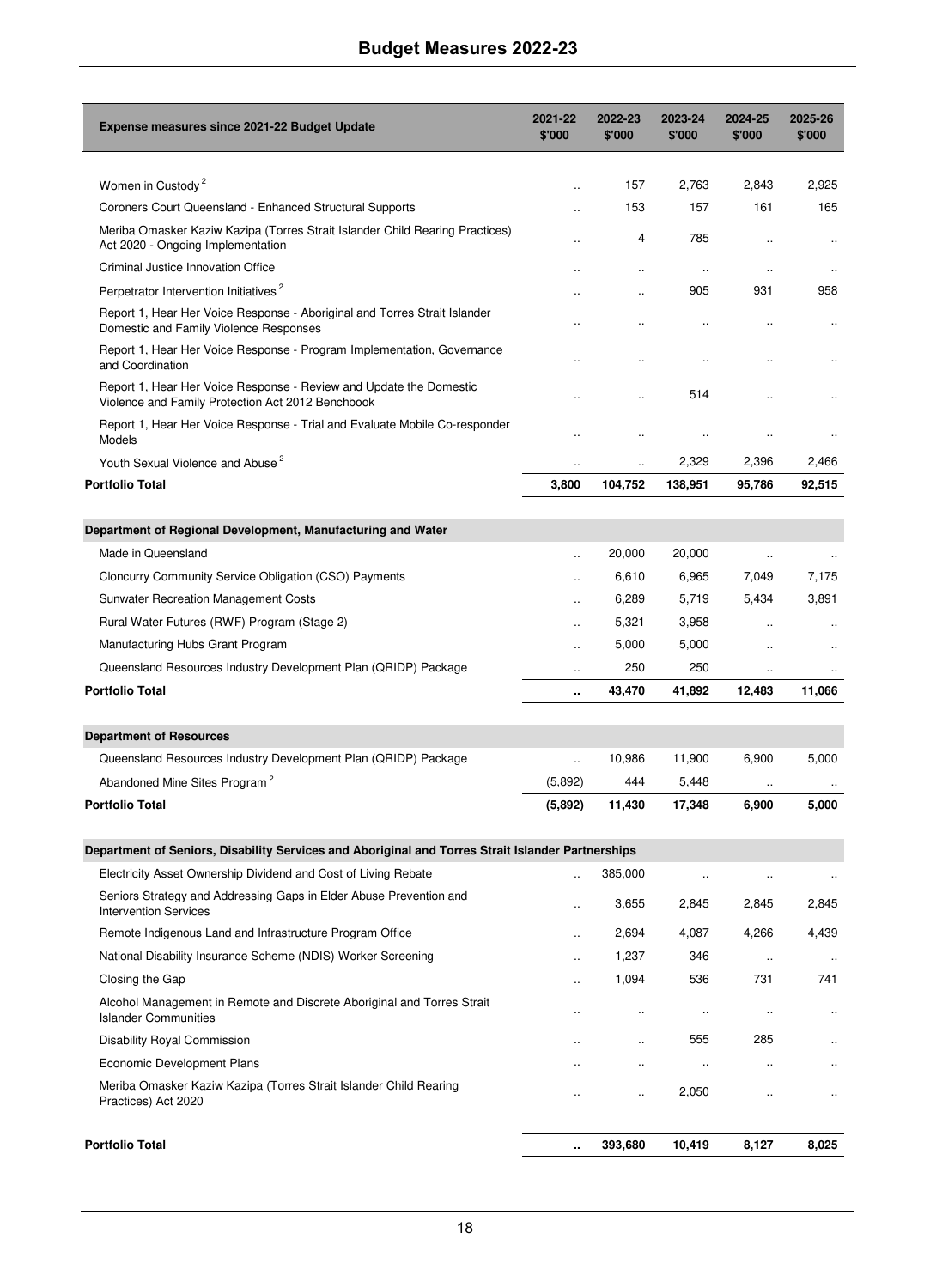| Expense measures since 2021-22 Budget Update                                                                          | 2021-22<br>\$'000          | 2022-23<br>\$'000    | 2023-24<br>\$'000 | 2024-25<br>\$'000    | 2025-26<br>\$'000 |
|-----------------------------------------------------------------------------------------------------------------------|----------------------------|----------------------|-------------------|----------------------|-------------------|
| Department of State Development, Infrastructure, Local Government and Planning                                        |                            |                      |                   |                      |                   |
| Disaster Recovery Funding Arrangements Category C & D Extraordinary<br>Packages                                       | 115,700                    | 574,034              | 262,954           | 123,992              |                   |
| <b>Resilient Homes Fund</b>                                                                                           | $\ddot{\phantom{1}}$       | 188,300              | 369,500           | 183,200              |                   |
| National Battery Testing Centre                                                                                       | ä.                         | 15,000               | $\ddotsc$         | $\ddotsc$            |                   |
| Growth Area Program                                                                                                   |                            | 5,000                | 5,000             |                      |                   |
| Operating Grant Funding Support to South Bank Corporation                                                             | 3,395                      | 4,733                | $\ddotsc$         |                      |                   |
| Enhance the Management of Grants and Contracts                                                                        | 7,000                      | 4,000                | $\ddotsc$         |                      |                   |
| Sustainability of Queensland Local Governments                                                                        | $\ddot{\phantom{a}}$       | 3,000                | 1,000             | 1,000                |                   |
| Burdekin Shire Council Ayr Water Supply - Infrastructure (Stage 2) Project <sup>2</sup>                               |                            | 2,000                | $\ddotsc$         | $\ddot{\phantom{a}}$ |                   |
| Queensland Resources Industry Development Plan (QRIDP) Package                                                        |                            | 1,745                | 1,745             | 1,995                | 1,000             |
| Growth Monitoring Program                                                                                             | $\ddot{\phantom{a}}$       | 1,000                | 1,000             | 1,000                | 1,000             |
| Expansion of the Translational Research Institute                                                                     | $\ddot{\phantom{a}}$       | $\ddot{\phantom{1}}$ | $\ddotsc$         | $\ddotsc$            |                   |
| The South East Queensland City Deal                                                                                   | $\ddot{\phantom{a}}$       | $\ddot{\phantom{a}}$ | $\ldots$          | $\ddot{\phantom{0}}$ |                   |
| <b>Portfolio Total</b>                                                                                                | 126,095                    | 798.812              | 641,199           | 311,187              | 2.000             |
| Department of the Premier and Cabinet                                                                                 |                            |                      |                   |                      |                   |
| Brisbane 2032 Taskforce                                                                                               | u,                         | 26,583               | 18,803            | 6,877                | 7,045             |
| Screen Queensland - Far North Queensland Studio                                                                       | 195                        | 7,117                | 1,797             | 1,819                | 1,841             |
| Report 1, Hear Her Voice Response - Commission of Inquiry into policing<br>responses to domestic and family violence  | 786                        | 2,709                | $\ddotsc$         | $\ddotsc$            | $\ddotsc$         |
| Go for Gold Fund (School Sports Infrastructure)                                                                       | $\ddot{\phantom{a}}$       | 500                  | 5,000             | 9,750                | 9,750             |
| 2032 High Performance Strategy                                                                                        | $\ddot{\phantom{a}}$       | $\ddot{\phantom{a}}$ | 15,657            | 15,715               |                   |
| Events Sponsorship Fund                                                                                               | $\ddotsc$                  | $\ldots$             | 3,500             | 3,500                | 3,500             |
| <b>Portfolio Total</b>                                                                                                | 981                        | 36,909               | 44,757            | 37,661               | 22,136            |
|                                                                                                                       |                            |                      |                   |                      |                   |
| Department of Tourism, Innovation and Sport                                                                           |                            |                      |                   |                      |                   |
| <b>Stadiums Queensland Operating Funding</b>                                                                          | ä.                         | 60,000               | 41,000            | 42,025               | 43,076            |
| Activate! Queensland 2019-2029                                                                                        |                            | 23,677               | 25,000            | 3,000                |                   |
| Tourism Recovery and Development initiatives                                                                          | 25,000                     | 17,900               | 14,500            | 5,000                |                   |
| Tourism Business Financial Counselling Service                                                                        | 700                        | 2,240                | $\ddotsc$         |                      |                   |
| Assistance Package for Brisbane River Commercial Tourism Boat Operators                                               | $\ddotsc$                  | 750                  | 350               |                      |                   |
| Tourism and Hospitality Sector Hardship Program <sup>2</sup>                                                          | 27,000                     | $\ddotsc$            | $\ddotsc$         | $\ddot{\phantom{a}}$ |                   |
| <b>Portfolio Total</b>                                                                                                | 52,700                     | 104,567              | 80,850            | 50,025               | 43.076            |
|                                                                                                                       |                            |                      |                   |                      |                   |
| Department of Transport and Main Roads<br>Zero Emission Vehicle Strategy 2022-32 and Action Plan 2022-24 <sup>2</sup> |                            | 18,000               | 18,000            | 19,000               |                   |
| Camera Detected Offence Program                                                                                       | $\ddot{\phantom{a}}$       | 15,738               | 16,448            | 15,544               | 14,565            |
| School Transport Infrastructure Program                                                                               | $\ddot{\phantom{a}}$       | 10,000               | 10,000            | 10,000               | 10,000            |
|                                                                                                                       | ä,                         |                      |                   |                      |                   |
| Regional Urban Bus Base Budget Uplift<br><b>Taxi Subsidy Scheme</b>                                                   | Ω.                         | 6,720                | $\ddotsc$         | $\ldots$<br>6,894    | $\ldots$<br>7,206 |
| Maintenance and Management of Gold Coast Waterways Access, Connections                                                | Ω.<br>$\ddot{\phantom{a}}$ | 6,462<br>5,050       | 6,620<br>5,250    | 5,450                | 5,450             |
| and Destinations                                                                                                      |                            |                      |                   |                      |                   |
| Bus Services - Priority Investment for Patronage Growth                                                               | Ω.                         | 5,000                | 5,000             | 8,000                | 9,200             |
| War on Wrecks (Addressing Derelict Vessels)                                                                           | $\ddot{\phantom{0}}$       | 5,000                | 5,000             | 5,000                | $\ldots$          |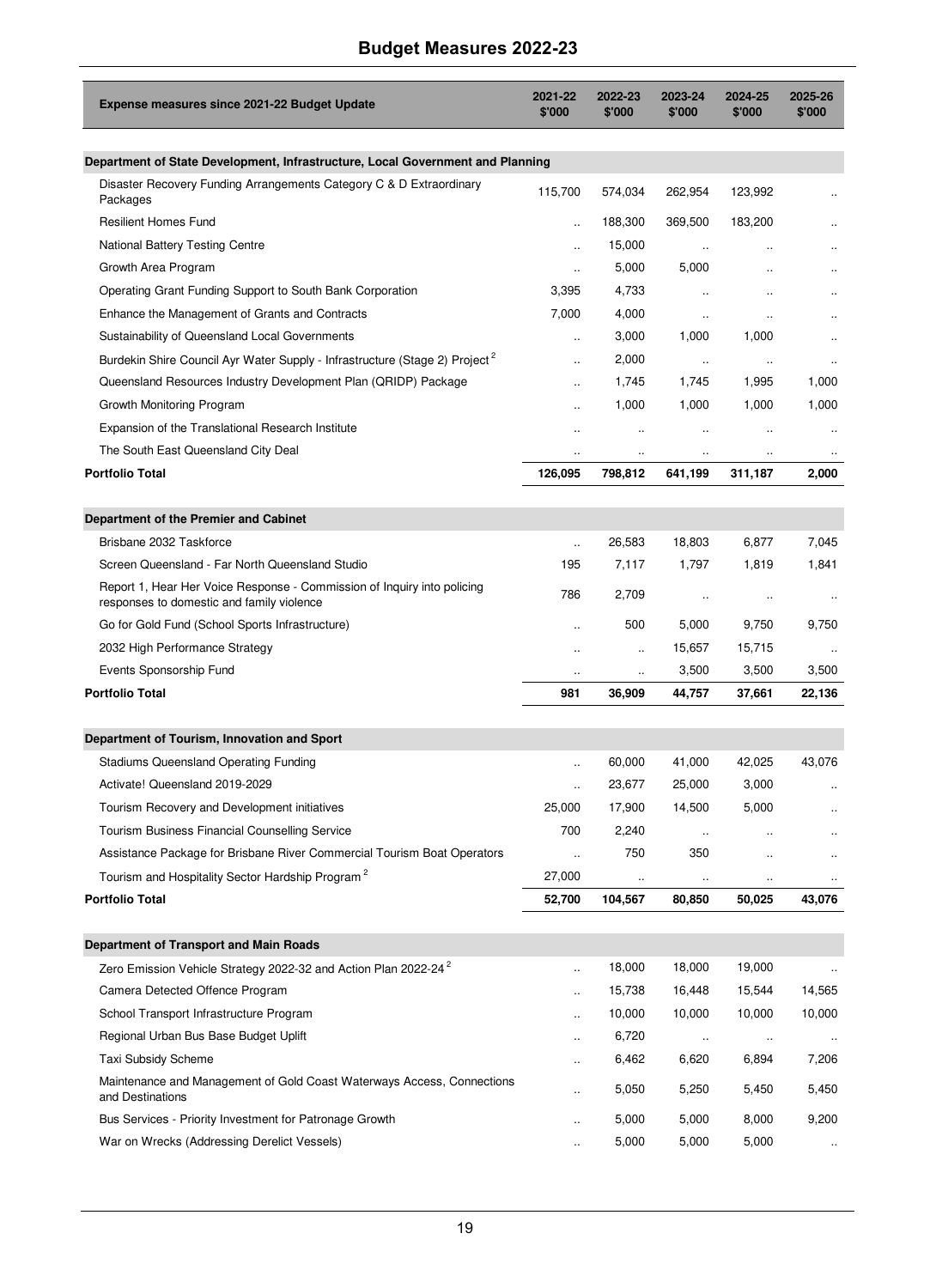| Expense measures since 2021-22 Budget Update                                                                                               | 2021-22<br>\$'000    | 2022-23<br>\$'000    | 2023-24<br>\$'000    | 2024-25<br>\$'000    | 2025-26<br>\$'000 |
|--------------------------------------------------------------------------------------------------------------------------------------------|----------------------|----------------------|----------------------|----------------------|-------------------|
|                                                                                                                                            |                      |                      |                      |                      |                   |
| New Payment Rates for Government Contracted School Transport Delivery<br>Partners (School Transport Assistance Scheme)                     | 1,877                | 3,754                | 6,676                | 9,671                | 12,740            |
| Fare Reform for Queensland Regional Urban Bus Services to Support Smart<br><b>Ticketing</b>                                                | 3,864                | 3,486                | 3,586                | 3,723                | 3,816             |
| Maritime Infrastructure Program                                                                                                            | $\ddot{\phantom{a}}$ | 2,337                | 3,000                | $\ddotsc$            |                   |
| Operational Readiness of the New Generation Rollingstock Fleet for Cross<br>River Rail Automatic Train Operation and Platform Screen Doors | 329                  | 1,459                | 7,190                | 7,378                | 7,572             |
| School Transport Assistance Scheme Funding for Students Living in Shared<br><b>Care Arrangements</b>                                       | $\ddot{\phantom{a}}$ | 526                  | 7,109                | 6,079                | 5,197             |
| Future South East Queensland Level Crossing Program                                                                                        | $\ddot{\phantom{a}}$ | 500                  | 500                  | 500                  |                   |
| School Crossing Supervisor Expansion Scheme                                                                                                | $\ddot{\phantom{a}}$ | 301                  | 736                  | 1,045                | 1,071             |
| Townsville Connection Road Bowen Road Bridge Duplication                                                                                   | $\ddot{\phantom{a}}$ | 60                   | 60                   | 93                   | 813               |
| Long term Transport Infrastructure Commitments                                                                                             |                      | $\ldots$             | $\ldots$             | $\ddotsc$            | 14,150            |
| Rail Transport Service Contract                                                                                                            | $\ddotsc$            | $\ddotsc$            | 37,351               | 125,567              | 157,026           |
| <b>Portfolio Total</b>                                                                                                                     | 6,070                | 84,393               | 132,526              | 223,944              | 248,806           |
| <b>Legislative Assembly of Queensland</b>                                                                                                  |                      |                      |                      |                      |                   |
| Legislative Assembly Supplementary Funding                                                                                                 | ä.                   | 2,200                | 2,200                | 2,200                | 2,200             |
| Electorate Office Security Upgrade (CCTV)                                                                                                  | $\ddot{\phantom{a}}$ | 49                   | 171                  | 171                  | 171               |
| <b>Portfolio Total</b>                                                                                                                     | ٠.                   | 2,249                | 2,371                | 2,371                | 2,371             |
| <b>Office of the Governor</b>                                                                                                              |                      |                      |                      |                      |                   |
| Security Upgrades at Government House                                                                                                      | $\ddot{\phantom{a}}$ | 1,833                | $\ldots$             | $\ddotsc$            |                   |
| Office of the Governor - Expanded Work Program                                                                                             | $\ddot{\phantom{a}}$ | 638                  | 652                  | 666                  | $\ddotsc$<br>680  |
| <b>Portfolio Total</b>                                                                                                                     | ٠.                   | 2,471                | 652                  | 666                  | 680               |
|                                                                                                                                            |                      |                      |                      |                      |                   |
| <b>Queensland Corrective Services</b>                                                                                                      |                      |                      |                      |                      |                   |
| <b>Infrastructure Works</b>                                                                                                                | ä.                   | 32,800               | 14,000               | 14,000               | 14,000            |
| Parole Board Queensland                                                                                                                    |                      | 11,137               | 8,454                | 310                  | 317               |
| Queensland Parole System Review Report Recommendations                                                                                     |                      | 10,679               | 10,819               | 5,962                | 6,108             |
| Commissioning of Southern Queensland Correctional Precinct Stage 2                                                                         | $\ddot{\phantom{a}}$ | 4,240                | 23,992               | $\ddot{\phantom{a}}$ |                   |
| <b>Psychological and Disability Services</b>                                                                                               |                      | 2,936                | $\ddotsc$            | $\ddot{\phantom{a}}$ |                   |
| Report 1 - Hear Her Voice Response - Continue to Roll Out Specialist Domestic<br>and Family Violence Courts                                |                      | 1,800                | 1,800                | 1,800                | 1,800             |
| <b>Electronic Security Upgrade</b>                                                                                                         | $\ddot{\phantom{a}}$ | 1,000                | $\ddot{\phantom{a}}$ | Ω.                   |                   |
| Report 1, Hear Her Voice Response - Integrated Service System Responses<br>and High Risk Teams in Additional Locations                     |                      |                      | 217                  | 267                  | 418               |
| Integrated Offender Management System                                                                                                      | $\ddotsc$            |                      | $\ddot{\phantom{0}}$ |                      |                   |
| Queensland Corrective Services - Capacity Demands and COVID-19                                                                             | 50,000               |                      | $\ddot{\phantom{0}}$ | $\ddot{\phantom{0}}$ |                   |
| Women in Custody <sup>2</sup>                                                                                                              | $\ddot{\phantom{0}}$ | $\ddot{\phantom{0}}$ | 167                  | 172                  | 176               |
| <b>Portfolio Total</b>                                                                                                                     | 50,000               | 64,668               | 59,449               | 22,511               | 22,819            |
| Queensland Fire and Emergency Services                                                                                                     |                      |                      |                      |                      |                   |
| Camera Detected Offence Program                                                                                                            | $\ddotsc$            | 154                  | 1,158                | 162                  | 166               |
| Queensland Emergency Operations Centre critical upgrade                                                                                    | $\ddot{\phantom{a}}$ | $\ddotsc$            | $\ldots$             | $\ddotsc$            | $\ddotsc$         |
| Supporting Volunteer Emergency Response Entities                                                                                           |                      | $\ddotsc$            | $\ddotsc$            | $\ldots$             | $\cdot\cdot$      |
| <b>Portfolio Total</b>                                                                                                                     |                      | 154                  | 1,158                | 162                  | 166               |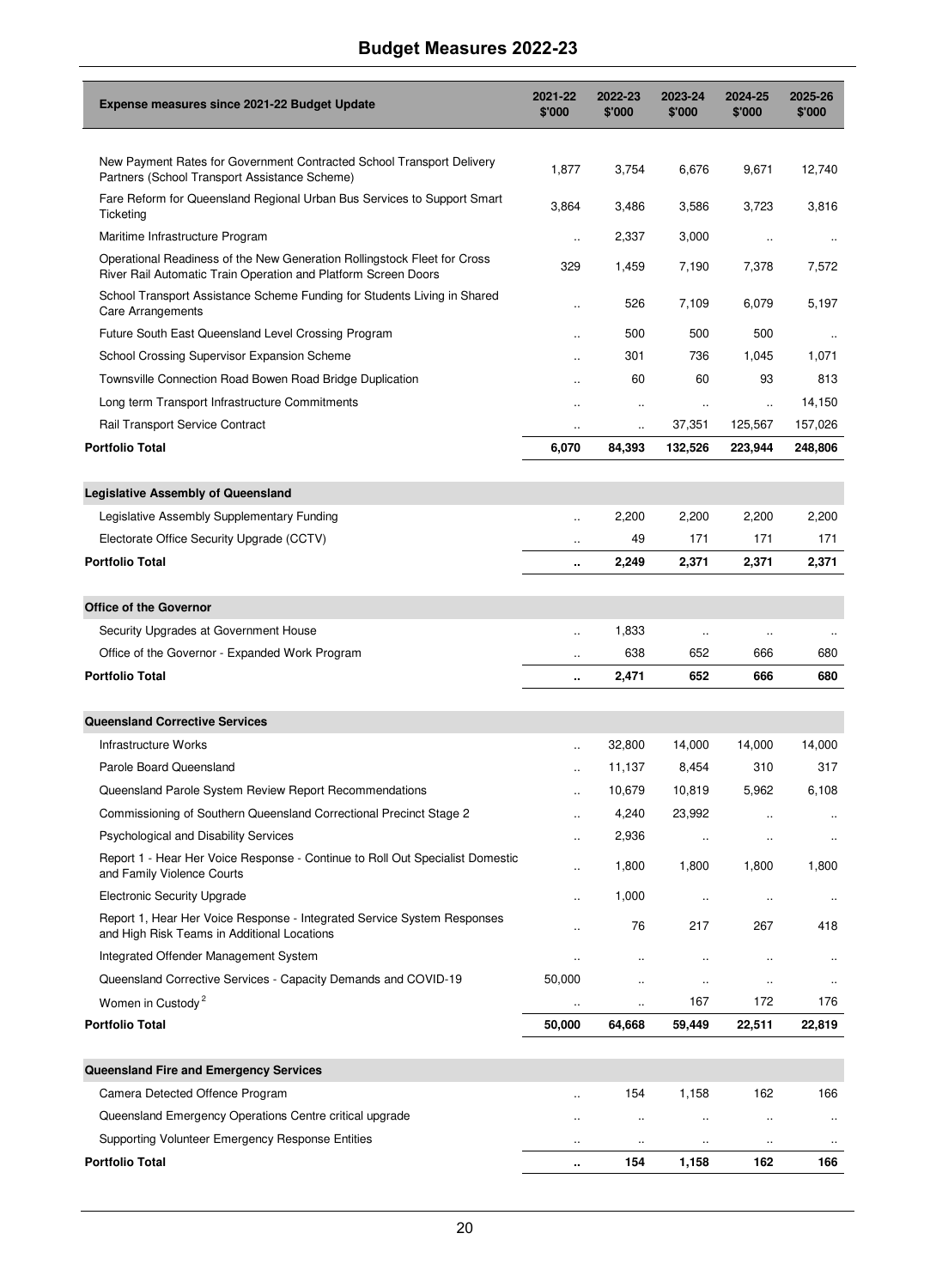| Expense measures since 2021-22 Budget Update                                                                                                                | 2021-22<br>\$'000    | 2022-23<br>\$'000    | 2023-24<br>\$'000    | 2024-25<br>\$'000                     | 2025-26<br>\$'000    |
|-------------------------------------------------------------------------------------------------------------------------------------------------------------|----------------------|----------------------|----------------------|---------------------------------------|----------------------|
|                                                                                                                                                             |                      |                      |                      |                                       |                      |
| <b>Queensland Health</b>                                                                                                                                    |                      |                      |                      |                                       |                      |
| Operational Growth Funding                                                                                                                                  |                      |                      |                      | 777,282 1,771,005 1,999,413 2,236,219 |                      |
| Mental Health, Alcohol and Other Drugs Services Funding                                                                                                     |                      | 119,871              | 301,353              | 397,550                               | 407,677              |
| Royal Flying Doctor Service                                                                                                                                 | $\ddot{\phantom{a}}$ | 25,201               | 28,190               | 31,808                                | 32,664               |
| Healthcare Services for Vulnerable Queenslanders                                                                                                            | $\ddot{\phantom{a}}$ | 14,720               | 22,553               | 23,981                                | 26,662               |
| Voluntary Assisted Dying Scheme <sup>2</sup>                                                                                                                | 3,228                | 5,380                | $\ddotsc$            | $\ddotsc$                             | $\ddot{\phantom{a}}$ |
| Public Skin Cancer Prevention Campaign and Pop-up Clinics                                                                                                   | ä,                   | 2,374                | 2,004                | 2,004                                 | 2,004                |
| Infrastructure Maintenance Program                                                                                                                          | $\ddot{\phantom{a}}$ | 1,547                | 301                  | $\ddot{\phantom{a}}$                  |                      |
| Queensland Regional Aeromedical Hub                                                                                                                         | 15,420               | $\ddot{\phantom{a}}$ |                      |                                       |                      |
| Report 1, Hear Her Voice Response - Integrated Service System Responses<br>and High Risk Teams in additional locations                                      | $\ddot{\phantom{a}}$ | $\ddot{\phantom{a}}$ | $\ddot{\phantom{a}}$ |                                       |                      |
| <b>Portfolio Total</b>                                                                                                                                      | 18,648               |                      |                      | 946,375 2,125,406 2,454,756 2,705,226 |                      |
|                                                                                                                                                             |                      |                      |                      |                                       |                      |
| <b>Queensland Police Service</b>                                                                                                                            |                      |                      |                      |                                       |                      |
| Queensland Government Air                                                                                                                                   |                      | 7,380                |                      |                                       |                      |
| Youth Justice Investment - Five Point Plan                                                                                                                  |                      | 3,484                |                      | $\ddot{\phantom{a}}$                  |                      |
| Relocation of the Oxley Police Academy to Wacol                                                                                                             | ä,                   | 2,000                | $\ddot{\phantom{a}}$ | $\ddot{\phantom{0}}$                  |                      |
| <b>QLITE</b>                                                                                                                                                | 1,992                | 1,992                | 2,042                | 2,093                                 | 2,145                |
| Replacement of Weapons Licensing Management System                                                                                                          |                      | 1,616                | $\ddot{\phantom{a}}$ | $\ddot{\phantom{a}}$                  |                      |
| Camera Detected Offence Program                                                                                                                             | $\ddot{\phantom{a}}$ | 1,514                | 1,890                | 2,274                                 | 2,668                |
| Body Worn Camera Digital Capability                                                                                                                         | $\ddot{\phantom{a}}$ | 1,031                | 4,943                | 5,338                                 | 5,338                |
| Road Safety Anti Hooning Maximum Saturation Deterrence Trial                                                                                                | $\ddot{\phantom{a}}$ | 911                  | $\ldots$             | $\ddotsc$                             |                      |
| Report 1, Hear Her Voice Response - Continue to Roll Out Specialist Domestic<br>and Family Violence Courts                                                  |                      | 322                  | 684                  | 1,094                                 | 1,121                |
| Client Management System Program                                                                                                                            |                      | ä,                   | $\ddotsc$            | $\ddotsc$                             | $\ddot{\phantom{a}}$ |
| Electronic Monitoring of Adult Bailees                                                                                                                      |                      |                      |                      |                                       |                      |
| Report 1, Hear Her Voice Response - Domestic and Family Violence and<br>Coercive Control Training and Education                                             |                      |                      | $\ddot{\phantom{a}}$ | $\ddot{\phantom{0}}$                  |                      |
| Report 1, Hear Her Voice Response - Integrated Service System Responses<br>and High Risk Teams in Additional Locations                                      |                      |                      | $\ddot{\phantom{a}}$ | $\ddot{\phantom{0}}$                  |                      |
| Report 1, Hear Her Voice Response - Review and Update of Domestic and<br>Family Violence Operational Policy and Procedures and Risk Assessment<br>Processes |                      |                      |                      |                                       |                      |
| Report 1, Hear Her Voice Response - Trial and Evaluate Mobile Co-responder<br>Models                                                                        |                      |                      | Ω.                   |                                       |                      |
| <b>Portfolio Total</b>                                                                                                                                      | 1,992                | 20,250               | 9,559                | 10,799                                | 11,272               |
|                                                                                                                                                             |                      |                      |                      |                                       |                      |
| <b>Queensland Treasury</b>                                                                                                                                  |                      |                      |                      |                                       |                      |
| Queensland Trade and Investment Strategy 2022-2032                                                                                                          | ä,                   | 13,510               | 19,590               | 22,760                                | 19,350               |
| Camera Detected Offence Program                                                                                                                             | $\ddot{\phantom{a}}$ | 2,024                | 1,997                | 1,997                                 | 1,997                |
| Crime Statistics and Research Unit                                                                                                                          | и.                   | 1,925                | 1,981                | 2,039                                 | 2,098                |
| Local Government Authorities Debt Collection Services                                                                                                       | $\ddot{\phantom{a}}$ | 1,110                | $\ddotsc$            | $\ddotsc$                             | $\ddotsc$            |
| Community Housing Provider Development Program                                                                                                              |                      | $\ddot{\phantom{0}}$ | $\ddot{\phantom{0}}$ | $\ddot{\phantom{a}}$                  | $\ddotsc$            |
| <b>Portfolio Total</b>                                                                                                                                      | ٠.                   | 18,569               | 23,568               | 26,796                                | 23,445               |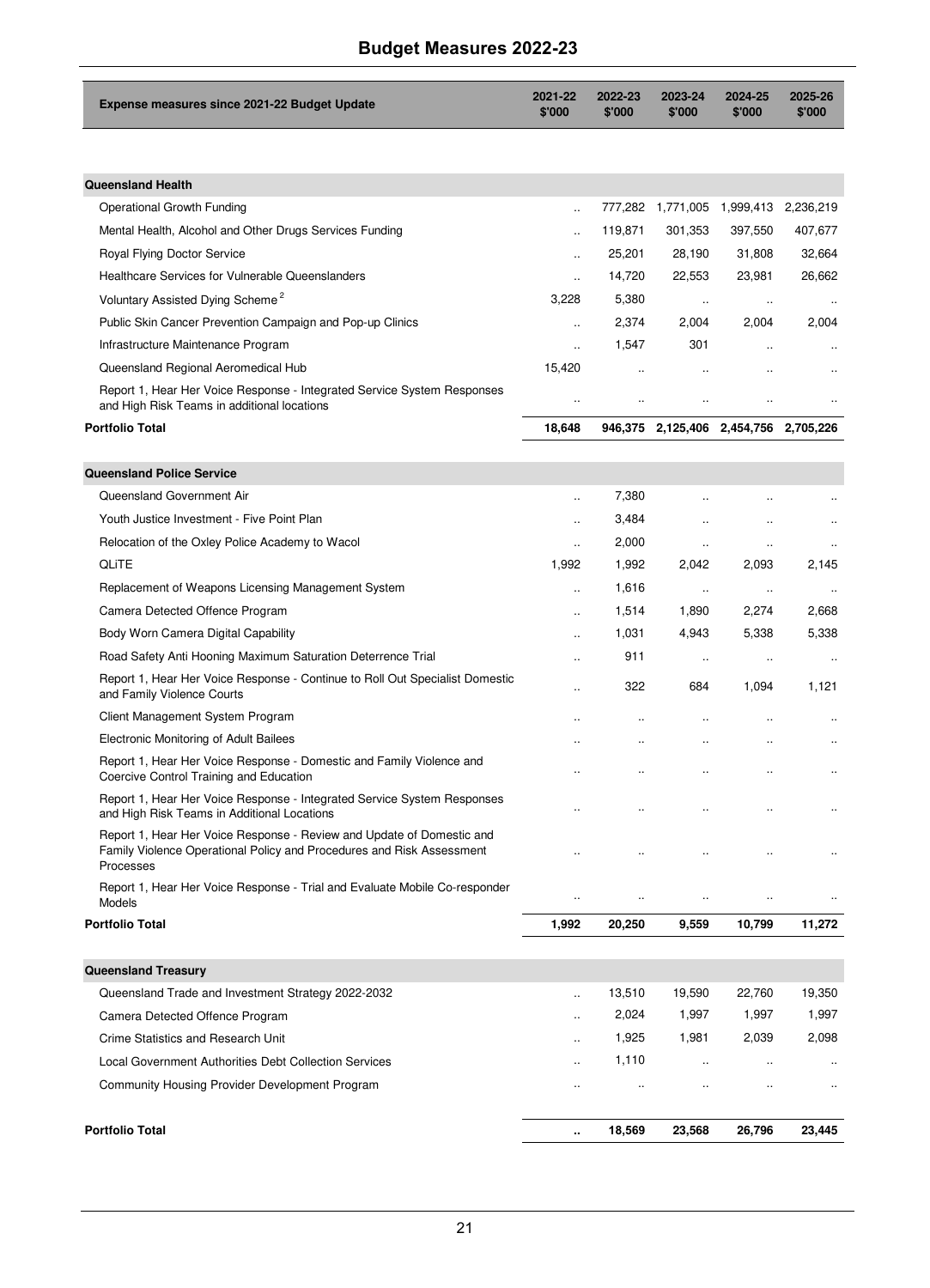| Expense measures since 2021-22 Budget Update        | 2021-22<br>\$'000 | 2022-23<br>\$'000 | 2023-24<br>\$'000   | 2024-25<br>\$'000 | 2025-26<br>\$'000 |
|-----------------------------------------------------|-------------------|-------------------|---------------------|-------------------|-------------------|
|                                                     |                   |                   |                     |                   |                   |
| Total decisions made but not yet announced          |                   | 81.379            | 88,162              | 105.832           | 67,240            |
|                                                     |                   |                   |                     |                   |                   |
| Total impact on Expense since 2021-22 Budget Update | 1.086.742         | 3,537,501         | 4,358,132 4,129,280 |                   | 3,982,043         |
|                                                     |                   |                   |                     |                   |                   |
| Total impact on Expense since the 2021-22 Budget    | 1.913.800         | 3,789,753         | 4,635,387           | 4,382,309         | 4.255.882         |

1. Further funding for this measure can be found in the Post Budget Update section of this table.

2. Further funding for this measure can be found in the up to and including Budget Update section of this table.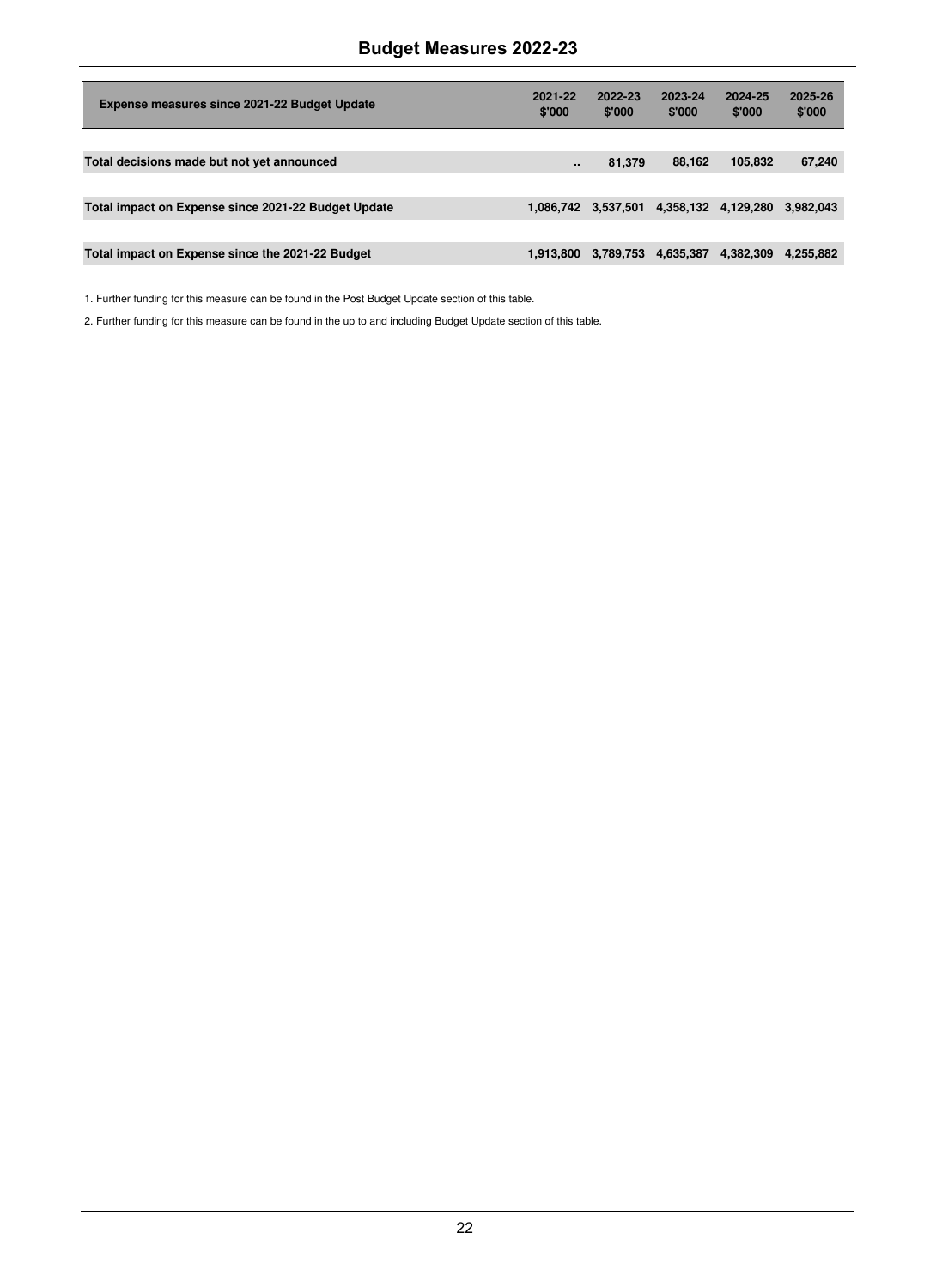## **Table 1.4: Capital measures since the 2021-22 Budget**

| Capital measures up to and including 2021-22 Budget Update                                                               | 2021-22<br>\$'000    | 2022-23<br>\$'000    | 2023-24<br>\$'000    | 2024-25<br>\$'000    | 2025-26<br>\$'000    |
|--------------------------------------------------------------------------------------------------------------------------|----------------------|----------------------|----------------------|----------------------|----------------------|
|                                                                                                                          |                      |                      |                      |                      |                      |
| Department of Environment and Science                                                                                    |                      |                      |                      |                      |                      |
| Cape York Peninsula National Park Joint Management                                                                       | $\ddot{\phantom{a}}$ |                      | $\ddot{\phantom{a}}$ | 20,000               |                      |
| <b>Protected Area Estate</b>                                                                                             | $\ddot{\phantom{0}}$ |                      |                      | $\ddot{\phantom{a}}$ |                      |
| <b>Portfolio Total</b>                                                                                                   |                      |                      |                      | 20,000               | $\ddot{\phantom{a}}$ |
| Department of State Development, Infrastructure, Local Government and Planning                                           |                      |                      |                      |                      |                      |
| Queensland Regional Accommodation Centre                                                                                 |                      |                      |                      | $\ddot{\phantom{a}}$ |                      |
| The South East Queensland City Deal <sup>1</sup>                                                                         | $\ddot{\phantom{a}}$ |                      |                      | $\ddot{\phantom{a}}$ |                      |
| <b>Portfolio Total</b>                                                                                                   |                      |                      |                      |                      |                      |
| Department of Transport and Main Roads                                                                                   |                      |                      |                      |                      |                      |
| Operational Readiness of the New Generation Rollingstock Fleet for Cross<br>River Rail and European Train Control System | 2,408                | 6,882                | 15,152               | 66,276               | 28,366               |
| <b>Portfolio Total</b>                                                                                                   | 2.408                | 6,882                | 15,152               | 66,276               | 28,366               |
| <b>Queensland Corrective Services</b>                                                                                    |                      |                      |                      |                      |                      |
| Expansion of the Southern Queensland Correctional Precinct Stage 2 to Over<br>1.500 Beds $1$                             |                      |                      |                      |                      |                      |
| <b>Portfolio Total</b>                                                                                                   | ٠.                   | ٠.                   |                      | ٠.                   |                      |
| <b>Queensland Health</b>                                                                                                 |                      |                      |                      |                      |                      |
| Voluntary Assisted Dying Scheme                                                                                          | 795                  | 6.135                | $\ddot{\phantom{a}}$ | $\ddot{\phantom{a}}$ |                      |
| Logan Hospital Expansion                                                                                                 | $\ddot{\phantom{0}}$ | $\ddot{\phantom{a}}$ |                      | $\ddotsc$            |                      |
| Queensland Ambulance Critical Infrastructure <sup>1</sup>                                                                | $\ddot{\phantom{a}}$ |                      |                      |                      |                      |
| <b>Portfolio Total</b>                                                                                                   | 795                  | 6,135                |                      |                      |                      |
|                                                                                                                          |                      |                      |                      |                      |                      |
| Total impact on Capital up to and including 2021-22 Budget Update                                                        | 3,203                | 13,017               | 15,152               | 86,276               | 28,366               |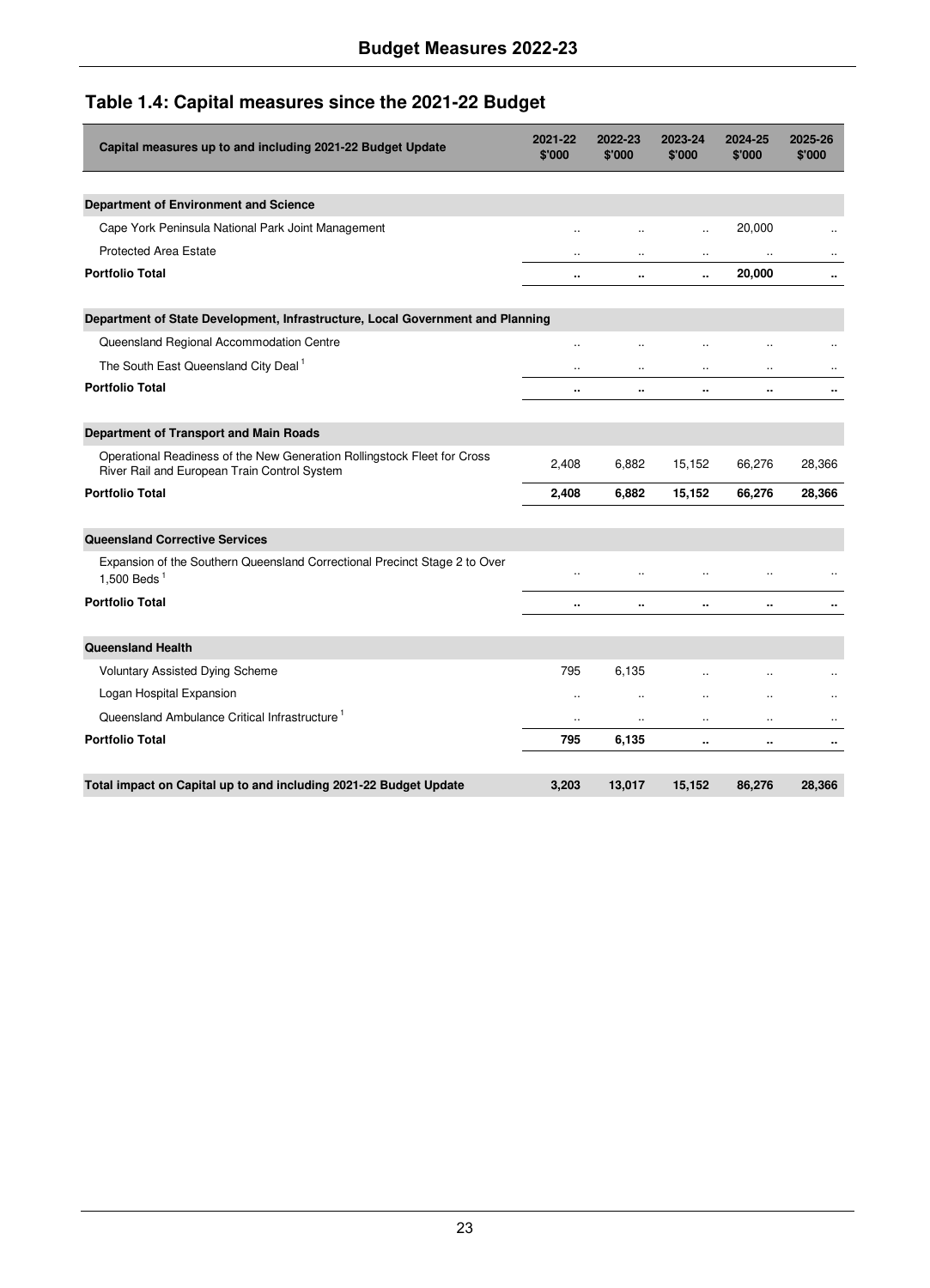| Capital measures since 2021-22 Budget Update                                                                                           | 2021-22<br>\$'000    | 2022-23<br>\$'000    | 2023-24<br>\$'000    | 2024-25<br>\$'000    | 2025-26<br>\$'000 |
|----------------------------------------------------------------------------------------------------------------------------------------|----------------------|----------------------|----------------------|----------------------|-------------------|
|                                                                                                                                        |                      |                      |                      |                      |                   |
| Department of Communities, Housing and Digital Economy<br>Queensland Cultural Centre - Capital Works, Asset Upgrades and               |                      |                      |                      |                      |                   |
| <b>Refurbishment Projects</b>                                                                                                          | ÷.                   | 8,550                | 13,850               | 17,200               | 14,100            |
| Strengthening Social Services in Queensland                                                                                            |                      | 4,000                | 17,000               | 14,000               | 13,000            |
| Realignment of Grey and Russell Street Intersection                                                                                    | $\ddot{\phantom{a}}$ | 1,400                | $\ldots$             | $\ldots$             |                   |
| Queensland Cultural Centre - Security Upgrades                                                                                         | $\ddot{\phantom{a}}$ | 1,300                | 1,300                | 910                  |                   |
| Digitisation of the State's Audio-Visual and Other Archival Public Records                                                             | $\ddotsc$            | 400                  | $\ldots$             | $\ldots$             |                   |
| <b>Portfolio Total</b>                                                                                                                 | ٠.                   | 15,650               | 32,150               | 32,110               | 27,100            |
| <b>Department of Education</b>                                                                                                         |                      |                      |                      |                      |                   |
| School Infrastructure - Renewal                                                                                                        | 6,264                | 194,595              | 143,383              | 93,830               | 92,279            |
| School Infrastructure - Growth                                                                                                         | $\ddot{\phantom{a}}$ | 61,941               | 47,193               | $\ddotsc$            |                   |
| Land Acquisition for New Schools                                                                                                       | $\ddot{\phantom{a}}$ | 54,887               | $\ldots$             | $\ddotsc$            |                   |
| <b>Building Future Schools Program</b>                                                                                                 |                      | 7,498                | 20,501               | 159,936              | 74,908            |
| School Playground and Tuckshop Upgrades                                                                                                |                      | 1,500                | 13,500               | $\ddotsc$            |                   |
| Expansion of GPs in Schools Pilot                                                                                                      | ÷.                   |                      |                      |                      |                   |
| <b>Portfolio Total</b>                                                                                                                 | 6,264                | 320,421              | 224,577              | 253,766              | 167,187           |
|                                                                                                                                        |                      |                      |                      |                      |                   |
| Department of Energy and Public Works                                                                                                  |                      |                      |                      |                      |                   |
| Government Employee Housing Sustainability Funding Model                                                                               | $\ddot{\phantom{a}}$ | 87,776               | 134,433              | $\ddot{\phantom{a}}$ |                   |
| Northern Queensland Renewable Energy Zone                                                                                              | 40,000               | $\ddot{\phantom{a}}$ | $\ddot{\phantom{a}}$ | $\ddot{\phantom{a}}$ |                   |
| Pumped Hydro Energy Storage                                                                                                            | 13,000               | $\ddot{\phantom{a}}$ | $\ddot{\phantom{0}}$ | $\ddot{\phantom{a}}$ |                   |
| Thomas Dixon Centre Refurbishment                                                                                                      | 48,627               |                      |                      |                      |                   |
| <b>Portfolio Total</b>                                                                                                                 | 101,627              | 87,776               | 134,433              | ٠.                   |                   |
| Department of Environment and Science                                                                                                  |                      |                      |                      |                      |                   |
| Protected Area Investment and Management                                                                                               | $\ldots$             |                      | $\ldots$             | $\ddotsc$            | $\ldots$          |
| <b>Portfolio Total</b>                                                                                                                 | $\ddot{\phantom{a}}$ |                      | $\ddotsc$            |                      | ٠.                |
|                                                                                                                                        |                      |                      |                      |                      |                   |
| Department of Justice and Attorney-General                                                                                             |                      |                      |                      |                      |                   |
| Achieving Justice System Efficiency - Contemporary Technology and<br>Infrastructure - Capital                                          |                      | 6,712                | 13,266               | 13,075               | 13,075            |
| Report 1, Hear Her Voice Response - State-Wide Plan to Improve Safety for<br>Domestic and Family Violence Victims when Attending Court |                      | 3,375                | 6,300                | 20,025               | 19,350            |
| <b>Beaudesert Courthouse Replacement</b>                                                                                               | $\sim$               | 1,924                | 4,682                | 14,521               | 319               |
| Queensland Resources Industry Development Plan (QRIDP) Package                                                                         | $\ddot{\phantom{a}}$ | 155                  |                      |                      |                   |
| Report 1, Hear Her Voice response - Over Representation Strategy and Office<br>of the Chief First Nations Justice Officer              | $\ddot{\phantom{a}}$ | 113                  | $\ddot{\phantom{a}}$ |                      |                   |
| Claim Farming - Legal Services Commission                                                                                              | $\ldots$             | 105                  | $\ddotsc$            | ٠.                   | ä.                |
| Commission of Inquiry into Queensland's Crime and Corruption Commission                                                                | 333                  |                      |                      |                      |                   |
| Report 1, Hear Her Voice Response - Immediate Legislative Amendments and<br>Reforms                                                    | $\ldots$             | $\ddot{\phantom{a}}$ | $\ddot{\phantom{0}}$ | ٠.                   | $\ddotsc$         |
| <b>Portfolio Total</b>                                                                                                                 | 333                  | 12,384               | 24,248               | 47,621               | 32,744            |
|                                                                                                                                        |                      |                      |                      |                      |                   |
| Department of State Development, Infrastructure, Local Government and Planning<br>Growth Area Program                                  |                      |                      |                      |                      |                   |
|                                                                                                                                        |                      | 43,000               | 52,000               | 70,000               |                   |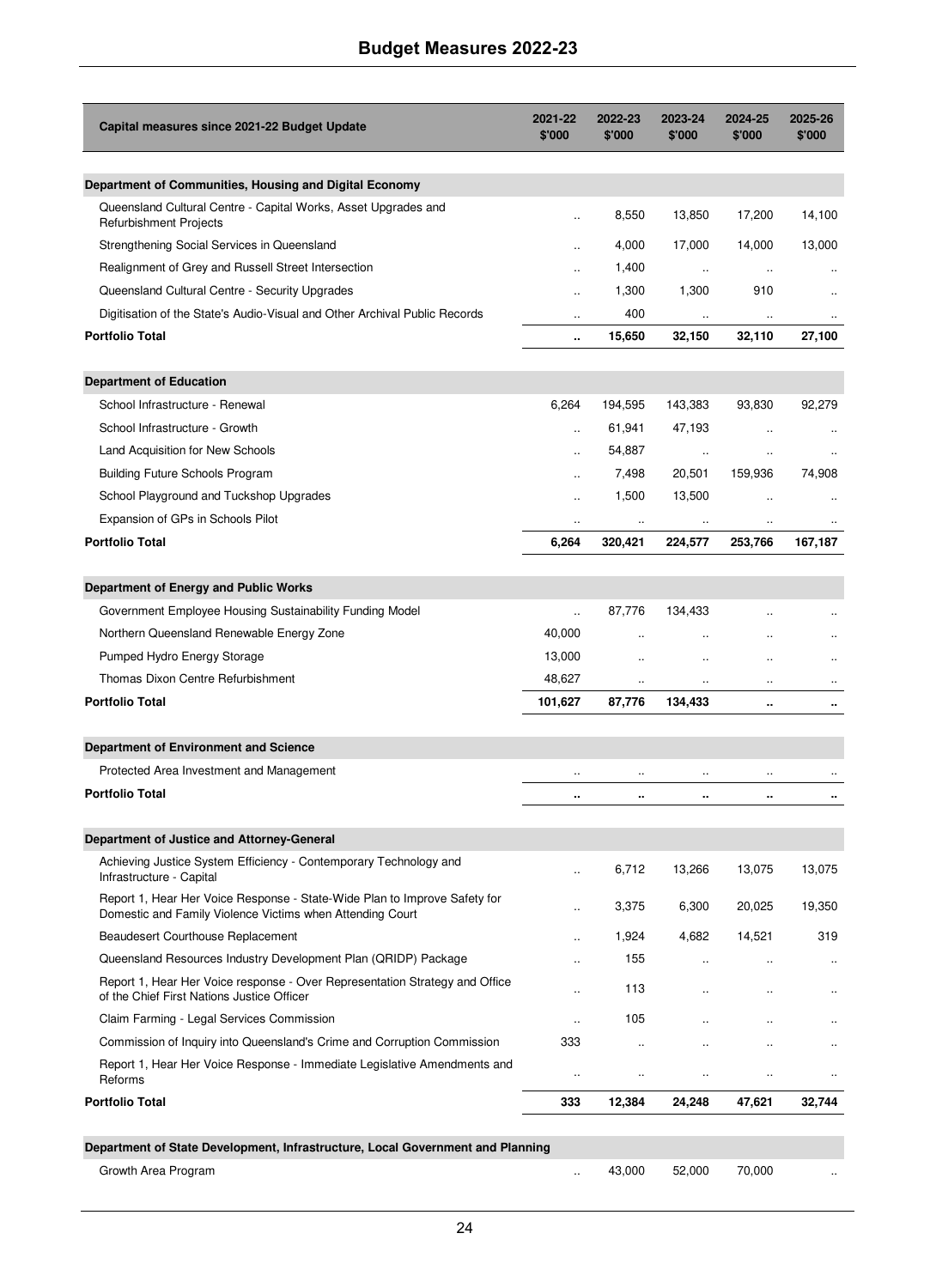| Capital measures since 2021-22 Budget Update                                                                                               | 2021-22<br>\$'000    | 2022-23<br>\$'000    | 2023-24<br>\$'000    | 2024-25<br>\$'000    | 2025-26<br>\$'000    |
|--------------------------------------------------------------------------------------------------------------------------------------------|----------------------|----------------------|----------------------|----------------------|----------------------|
|                                                                                                                                            |                      |                      |                      |                      |                      |
| Capital Grant Funding Support to South Bank Corporation                                                                                    | $\ddot{\phantom{a}}$ | 3,085                | $\ddotsc$            | ٠.                   |                      |
| The Spit Master Plan Implementation                                                                                                        | 3,305                | 1,510                | 10,651               | (215)                | 249                  |
| The South East Queensland City Deal <sup>2</sup><br><b>Portfolio Total</b>                                                                 | 3,305                | 47,595               | 62,651               | 69,785               | 249                  |
|                                                                                                                                            |                      |                      |                      |                      |                      |
| Department of the Premier and Cabinet                                                                                                      |                      |                      |                      |                      |                      |
| Go for Gold Fund (School Sports Infrastructure)                                                                                            | $\ddot{\phantom{a}}$ | 1,500                | 15,000               | 29,250               | 29,250               |
| <b>Portfolio Total</b>                                                                                                                     | ٠.                   | 1,500                | 15,000               | 29,250               | 29,250               |
| Department of Tourism, Innovation and Sport                                                                                                |                      |                      |                      |                      |                      |
| Activate! Queensland 2019-2029                                                                                                             |                      | 5,000                | 13,500               | 10,000               |                      |
| Stadiums Queensland Capital Funding                                                                                                        |                      | 5,000                | 20,500               | 21,013               | 21,538               |
| Wangetti Trail                                                                                                                             |                      | $\ldots$             | $\ldots$             | $\ddot{\phantom{0}}$ |                      |
| <b>Portfolio Total</b>                                                                                                                     |                      | 10,000               | 34,000               | 31,013               | 21,538               |
|                                                                                                                                            |                      |                      |                      |                      |                      |
| Department of Transport and Main Roads                                                                                                     |                      |                      |                      |                      |                      |
| Operational Readiness of the New Generation Rollingstock Fleet for Cross<br>River Rail Automatic Train Operation and Platform Screen Doors | 15,032               | 80,990               | 93,673               | 55,202               | 30,803               |
| Maritime Infrastructure Program                                                                                                            | $\ddot{\phantom{a}}$ | 10,548               | $\ldots$             | $\ldots$             |                      |
| Camera Detected Offence Program                                                                                                            | $\ddot{\phantom{a}}$ | 5,500                | 5,500                | 5,000                |                      |
| Townsville Connection Road Bowen Road Bridge duplication                                                                                   | $\ddot{\phantom{a}}$ | 1,940                | 1,940                | 3,007                | 26,287               |
| Long-term Transport Infrastructure Commitments                                                                                             | $\ddot{\phantom{0}}$ | $\ldots$             | $\cdot$              | $\ddot{\phantom{0}}$ | 137,500              |
| <b>Portfolio Total</b>                                                                                                                     | 15,032               | 98,978               | 101,113              | 63,209               | 194,590              |
| <b>Legislative Assembly of Queensland</b>                                                                                                  |                      |                      |                      |                      |                      |
| Electorate Office Security Upgrade (CCTV)                                                                                                  |                      | 612                  | $\ddotsc$            |                      |                      |
| <b>Portfolio Total</b>                                                                                                                     |                      | 612                  |                      |                      | ٠.                   |
|                                                                                                                                            |                      |                      |                      |                      |                      |
| <b>Queensland Corrective Services</b><br>Expansion of the Southern Queensland Correctional Precinct Stage 2 to Over                        |                      |                      |                      |                      |                      |
| 1,500 Beds $^2$                                                                                                                            | ä,                   | 150,000              | 57,000               |                      |                      |
| Infrastructure Works                                                                                                                       | $\ddot{\phantom{a}}$ | 40,950               | 22,820               | 7,000                | 7,000                |
| <b>Electronic Security Upgrade</b>                                                                                                         | $\ddot{\phantom{a}}$ | $\ddot{\phantom{a}}$ | $\ddotsc$            | $\ddot{\phantom{a}}$ |                      |
| Integrated Offender Management System                                                                                                      | $\ddot{\phantom{a}}$ | $\ddot{\phantom{a}}$ | $\ddotsc$            | $\ddot{\phantom{a}}$ |                      |
| <b>Portfolio Total</b>                                                                                                                     |                      | 190,950              | 79,820               | 7,000                | 7,000                |
| <b>Queensland Health</b>                                                                                                                   |                      |                      |                      |                      |                      |
| Capacity Expansion Program                                                                                                                 |                      | 85,300               |                      | 991,700 1,606,000    | 3,025,000            |
| Digital Hospital Electronic Medical Records System                                                                                         |                      | 60,000               | 60,000               | 60,000               | 60,000               |
| Infrastructure Maintenance Program                                                                                                         |                      | 15,647               | 54,193               | 18,312               | $\ldots$             |
| Queensland Ambulance Critical Infrastructure <sup>2</sup>                                                                                  |                      | 13,442               | 35,907               | 18,067               | 6,500                |
| Mental Health and Other Drug Services Capital Investment                                                                                   | ä,                   | 1,791                | 9,016                | 9,691                | 4,641                |
| <b>QEII Hospital Multi-storey Carpark</b>                                                                                                  | $\ddot{\phantom{a}}$ | 1,500                | 15,000               | 13,310               | $\ddot{\phantom{a}}$ |
| Accelerated Infrastructure Delivery Program                                                                                                | ٠.                   | $\ddot{\phantom{1}}$ | $\ddotsc$            |                      | $\ddotsc$            |
| Building Rural and Remote Health program - Phase 2                                                                                         |                      |                      | $\ddot{\phantom{0}}$ |                      | $\ddotsc$            |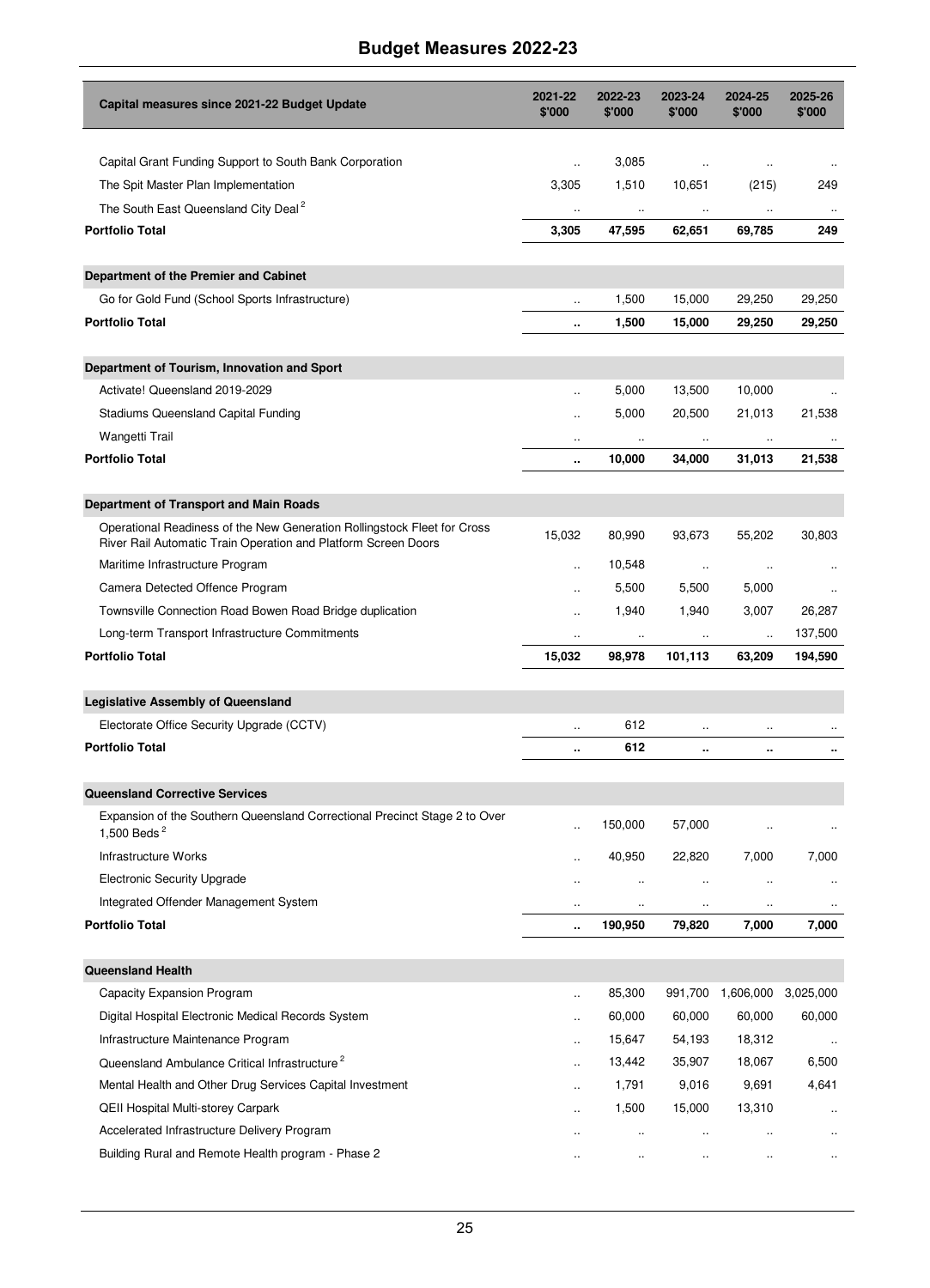| Capital measures since 2021-22 Budget Update                                                                                                                | 2021-22<br>\$'000    | 2022-23<br>\$'000 | 2023-24<br>\$'000 | 2024-25<br>\$'000                     | 2025-26<br>\$'000 |
|-------------------------------------------------------------------------------------------------------------------------------------------------------------|----------------------|-------------------|-------------------|---------------------------------------|-------------------|
| Queensland Regional Aeromedical Hub                                                                                                                         | 24.849               | $\ddotsc$         | $\ddotsc$         | $\ddotsc$                             |                   |
| <b>Portfolio Total</b>                                                                                                                                      | 24,849               |                   |                   | 177,680 1,165,816 1,725,380 3,096,141 |                   |
| <b>Queensland Police Service</b>                                                                                                                            |                      |                   |                   |                                       |                   |
| Road Safety Anti Hooning Maximum Saturation Deterrence Trial                                                                                                | $\ddot{\phantom{a}}$ | 5,160             |                   |                                       |                   |
| Queensland Government Air                                                                                                                                   |                      | 2,941             |                   |                                       |                   |
| Report 1, Hear Her Voice Response - Domestic and Family Violence and<br>Coercive Control Training and Education                                             |                      |                   |                   |                                       | $\ddotsc$         |
| Report 1, Hear Her Voice Response - Review and Update of Domestic and<br>Family Violence Operational Policy and Procedures and Risk Assessment<br>Processes |                      |                   |                   |                                       |                   |
| Report 1, Hear Her Voice Response - Trial and Evaluate Mobile Co-responder<br>Models                                                                        | $\ddot{\phantom{a}}$ | $\ddotsc$         | $\ddotsc$         |                                       |                   |
| <b>Portfolio Total</b>                                                                                                                                      | ٠.                   | 8,101             |                   |                                       |                   |
| Total decisions made but not yet announced                                                                                                                  |                      | 225               | 740               |                                       |                   |
|                                                                                                                                                             |                      |                   |                   |                                       |                   |
| Total impact on Capital since 2021-22 Budget Update                                                                                                         | 151,410              |                   |                   | 971,872 1,874,548 2,259,134           | 3,575,799         |
| Total impact on Capital since the 2021-22 Budget                                                                                                            | 154.613              |                   |                   | 984,889 1,889,700 2,345,410           | 3.604.165         |

1. Further funding for this measure can be found in the Post Budget Update section of this table.

2. Further funding for this measure can be found in the up to and including Budget Update section of this table.